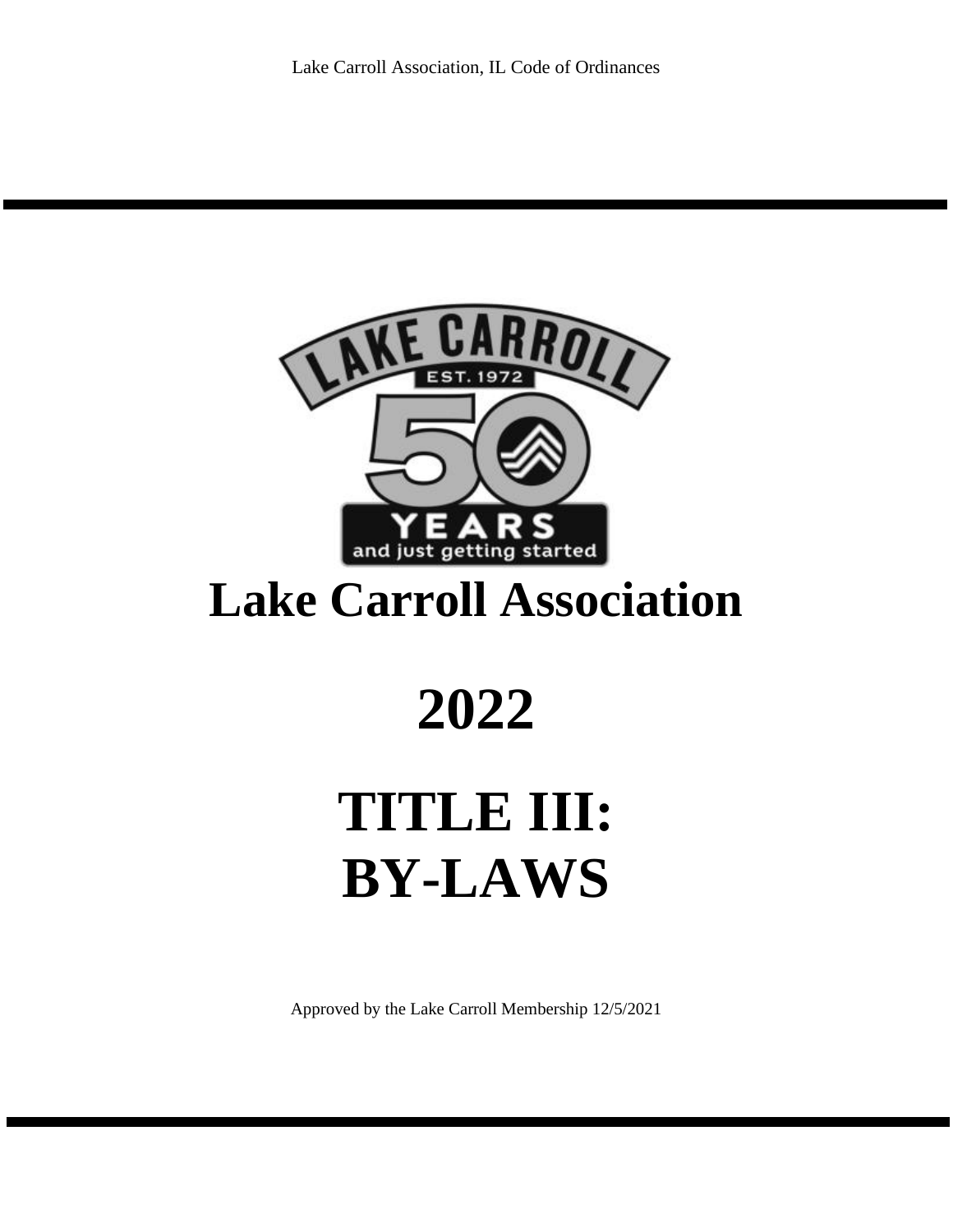## **Table of Contents**

| If viewing electronically, click on links below to be redirected to section |  |
|-----------------------------------------------------------------------------|--|
|                                                                             |  |
|                                                                             |  |
|                                                                             |  |
|                                                                             |  |
|                                                                             |  |
| § 30.05 INDEMNIFICATION OF DIRECTORS, OFFICERS AND EMPLOYEES.  7            |  |
|                                                                             |  |
|                                                                             |  |
|                                                                             |  |
|                                                                             |  |
|                                                                             |  |
|                                                                             |  |
|                                                                             |  |
|                                                                             |  |
|                                                                             |  |
|                                                                             |  |
|                                                                             |  |
|                                                                             |  |
|                                                                             |  |
|                                                                             |  |
|                                                                             |  |
|                                                                             |  |
|                                                                             |  |
|                                                                             |  |
|                                                                             |  |
|                                                                             |  |
|                                                                             |  |
|                                                                             |  |
|                                                                             |  |
|                                                                             |  |
|                                                                             |  |
|                                                                             |  |
|                                                                             |  |
|                                                                             |  |
|                                                                             |  |
|                                                                             |  |
|                                                                             |  |
|                                                                             |  |
|                                                                             |  |
|                                                                             |  |
| § 33.04 SUSPENSION OF VOTING PRIVILEGES AND MEMBER PRIVILEGES 24            |  |
|                                                                             |  |
|                                                                             |  |
|                                                                             |  |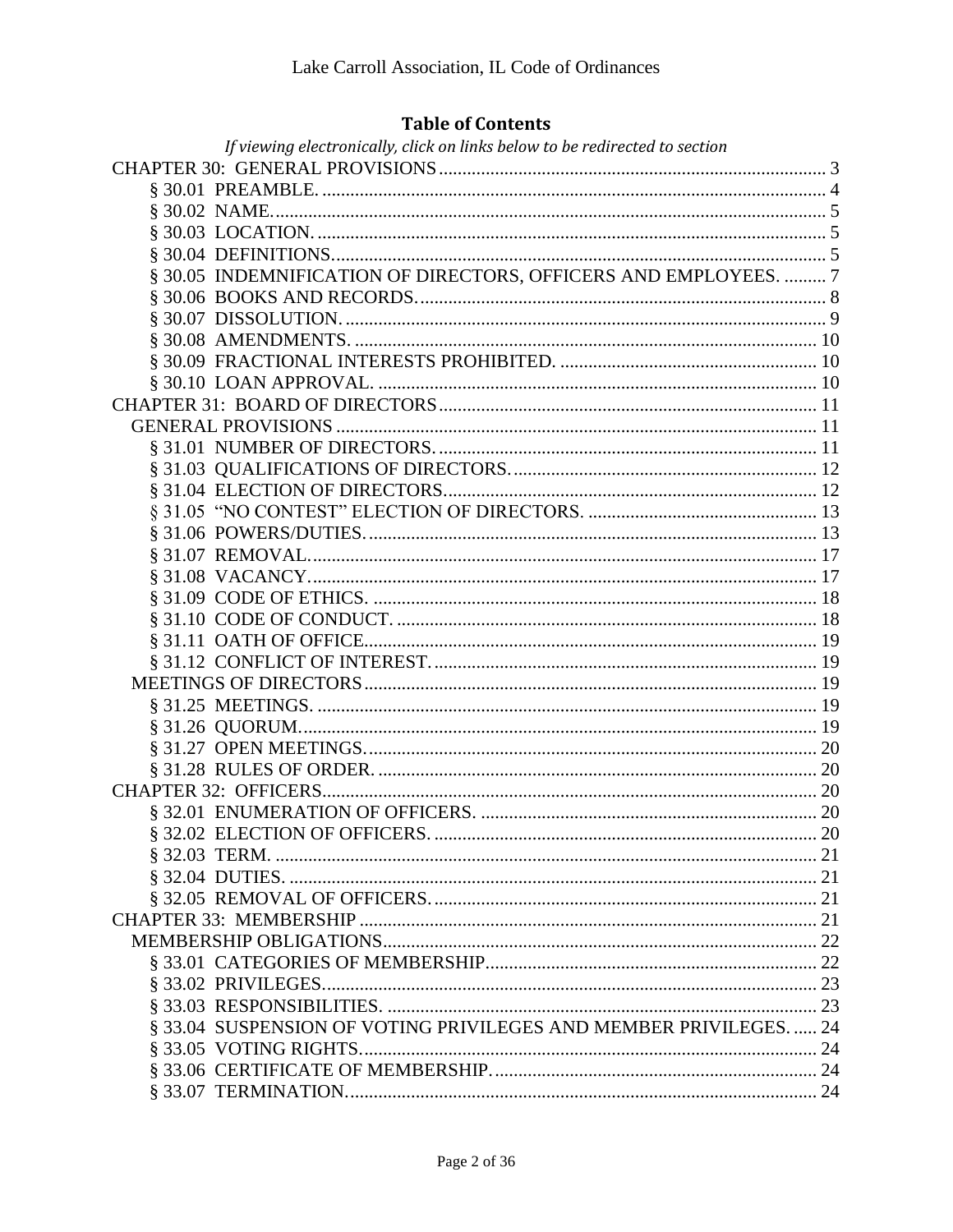<span id="page-2-0"></span>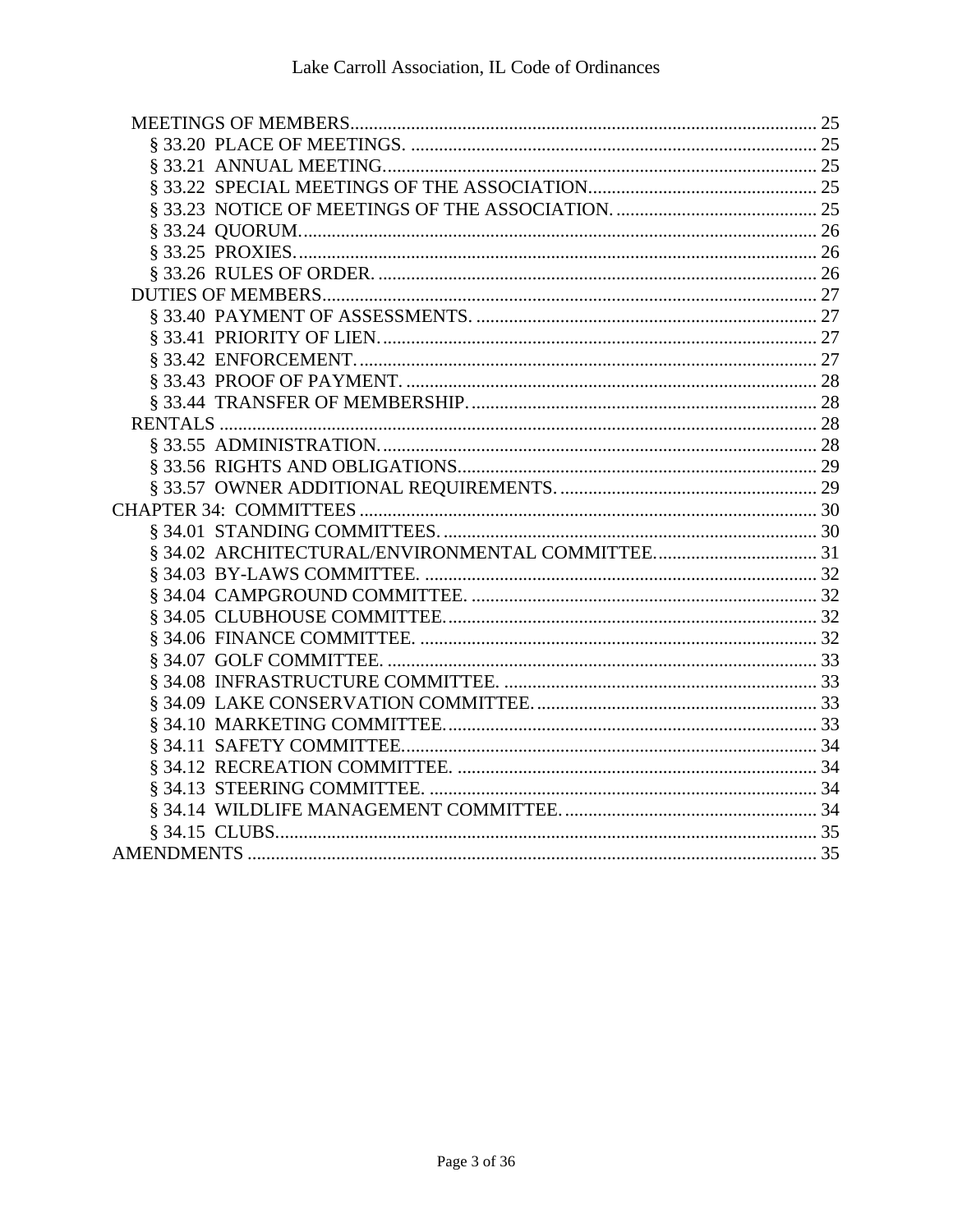## **CHAPTER 30: GENERAL PROVISIONS**

## Section

| 30.01 | Preamble                                             |
|-------|------------------------------------------------------|
| 30.02 | Name                                                 |
| 30.03 | Location                                             |
| 30.04 | Definitions                                          |
| 30.05 | Indemnification of directors, officers and employees |
| 30.06 | Books and records                                    |
| 30.07 | <b>Dissolution</b>                                   |
| 30.08 | Amendments                                           |
| 30.09 | Fractional interests prohibited                      |
| 30.10 | Loan approval                                        |
|       |                                                      |

## <span id="page-3-0"></span>**§ 30.01 PREAMBLE.**

(A) WHEREAS, the Lake Carroll Association is an Illinois not for profit corporation whose Membership is comprised of Owners of lots at Lake Carroll; and

(B) WHEREAS, Lake Carroll is a private, four (4) season, recreation oriented, residential community whose common ownership of amenities, facilities and common areas are for the use and enjoyment by Property Owners, their families and guests; and

(C) WHEREAS, the Lake Carroll Association is governed by and through an elected Board of Directors; and

(D) WHEREAS, the By-Laws of the Lake Carroll Association sets forth certain rights and obligations of the Membership and the Board of Directors; and

(E) WHEREAS, the Membership has adopted the following purposes and objectives:

(1) Conduct the Association's affairs in keeping with the highest ethical, moral and legal standards.

(2) Enforce the Declaration equitably and uniformly.

(3) Adopt rules and regulations for the general welfare of the Members of Lake Carroll.

(4) Provide for the safety and security of Lake Carroll.

(5) Protect and preserve the eco-system of Lake Carroll.

(6) Maintain common properties, buildings, facilities, roads and other improvements within Lake Carroll.

(7) Communicate with Property Owners concerning decisions made in their behalf.

(8) Provide recreational activities and educational programs for the benefit of the Property Owners, their families and their guests.

(F) NOW THEREFORE, the Members, based upon the foregoing Preamble, adopt the following By-Laws of the Lake Carroll Association. (By-Laws, Preamble)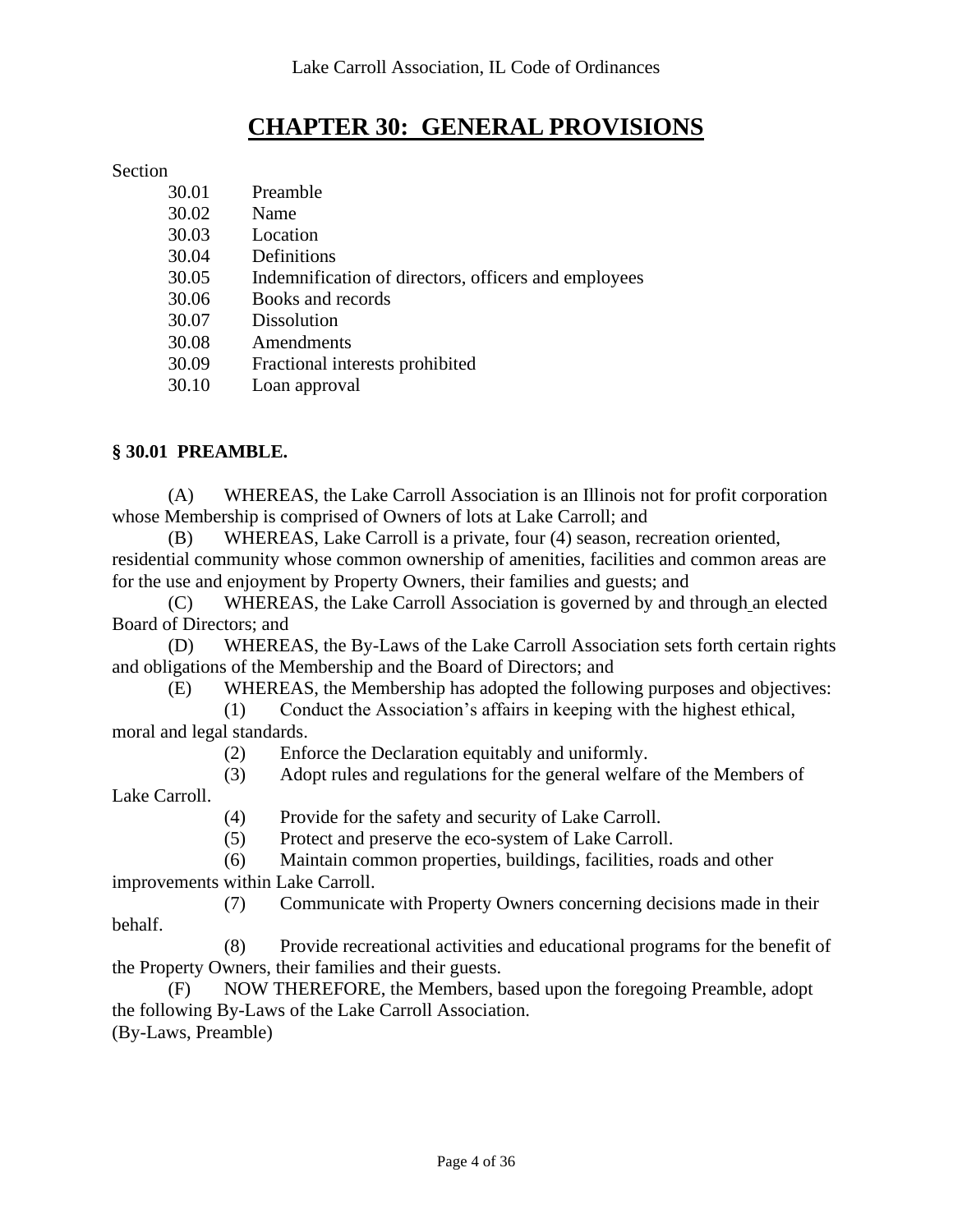#### <span id="page-4-0"></span>**§ 30.02 NAME.**

This Association is incorporated under the general Not For Profit Corporation Act of Illinois, 805 ILCS 105, as Lake Carroll Association (LCA), formerly known as POA, hereinafter referred to as the "Association." (By-Laws, Art. I, § 1)

## <span id="page-4-1"></span>**§ 30.03 LOCATION.**

<span id="page-4-2"></span>The principal office of the Association shall be at such place as designated by the Board. (By-Laws, Art. I, § 2)

#### **§ 30.04 DEFINITIONS.**

The following terms as used in these By-Laws are defined as follows:

*ACCEPTABLE TECHNOLOGICAL MEANS*. Includes, without limitation, electronic transmission over the Internet or other network, whether by direct connection, intranet, telecopier, electronic mail, and any generally available technology that, by rule of the Association, is deemed to provide reasonable security, reliability, identification, and verifiability.

*AMENITY.* All Association owned common areas located at Lake Carroll and including but not limited to the following: Aquatic Center, beach area, campground, conference center, east and west marina areas, equestrian area, fish hatchery, golf course, and clubhouse, (including pro shop and restaurant), lake, Pell Park, Recreation Center, ski hill, tennis courts, trail system, and all the common areas, greenways, roadways and parking areas.

*ASSOCIATION.* The Lake Carroll Association, a corporation organized under the general Not For Profit Corporation Act of the State of Illinois, 805 ILCS 105, and a Common Interest Community Association as defined in the Common Interest Community Association Act of the State of Illinois, 765 ILCS 160.

*BOARD.* The Board of Directors of the Association.

*BY-LAWS.* The By-Laws of the Association of which these definitions are a part. *BY-LAWS* are subservient to the LCA Declaratory Statements of Covenants and Restrictions (Russwood, Lake Carroll Holdings and Patten). *BY-LAWS* are subservient to the General Not For Profit Corporation Act, the Common Interest Community Association Act and other applicable State and Federal laws (hereinafter referred to as "laws"), unless those laws indicate that specific provisions of the By-Laws take precedence. To the extent the By-Laws are either more constrictive or less constrictive, but still in compliance, with any governmental laws, the By-Laws will control.

*CO-OWNER MEMBER.* All Owners other than the "Primary Member" who choose to receive amenity rights by paying membership dues in addition to the Primary Member's annual assessments.

*COMMITTEE* or *COMMITTEES.* The standing Committees specified in the Declaration or a Committee established by the Board from time to time to govern and/or advise on operations of the Association.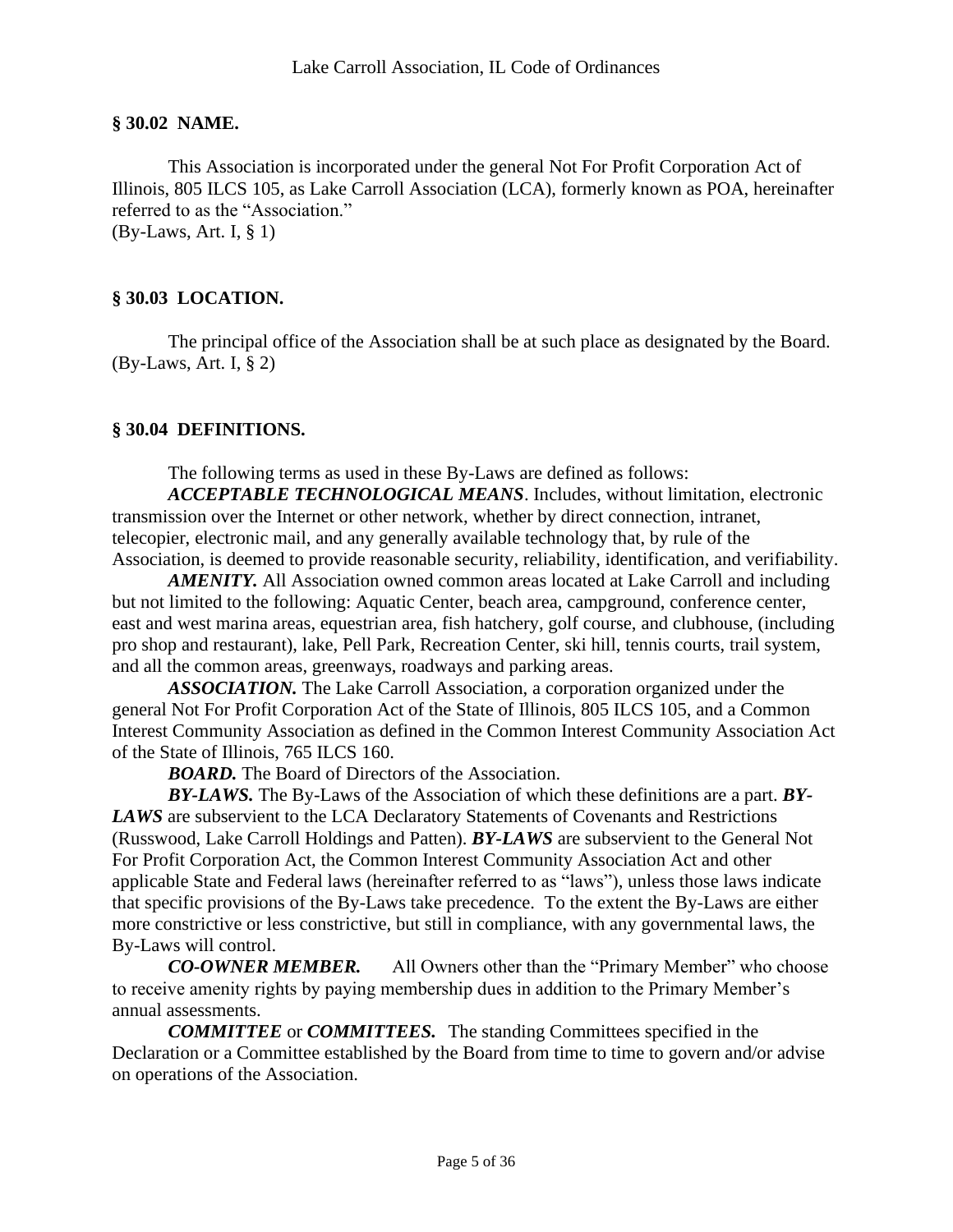*COMMON AREA.* All of the real property designated as such in the Supplemental Declaration; all real property which may be later annexed to the Development as Common Area, and all real property acquired by the Association, whether from the Declarant or otherwise, together in each instance with all improvements which may be at any time constructed thereon, including, but not limited to, recreational and community facilities, lakes, parks and streets.

*DECLARATION* or *DECLARATIONS.* The Declaration of Covenants and Restrictions for Deer Run on Lake Carroll and related supplements dated to 1989 and/or the Declaration of Covenants for Lake Carroll dated the 15th day of May, 1972, as these may be supplemented, combined or amended from time to time by the Association Members.

**DESIGNATION.** Formal notification to the Association for inclusion in official records of the Association of the various rights, privileges, etc. of Owners.

*DEVELOPMENT*. Lake Carroll as the same may be shown on the development maps thereof, recorded from time to time.

**DOMESTIC PARTNER.** Either person of a pair of individuals who are:

 $(1)$  18 or older

(2) Not related in a way which would prevent them from being married to

each other

- (3) Living together
- (4) Not currently in a domestic partnership, civil union or marriage with a

different person

- (5) Mutually responsible (fiscally and legally) for each other
- (6) In an intimate and committed relationship of mutual caring.

**ELECTRONIC TRANSMISSION.** Means any form of communication, not directly involving the physical transmission of paper, that creates a record that may be retained, retrieved, and reviewed by a recipient and that may be directly reproduced in paper form by the recipient through an automated process**.**

*FRACTIONAL INTEREST.* An ownership interest in a Lot and/or residence in which said interest holder is permitted to use said Lot and/or residence for a defined time period, such as a week, month or calendar quarter, during any given year, such as a timeshare interest or periodic use interest.

*GENERAL MANAGER.* The individual charged with the responsibility of seeing that the policies, directives, and resolutions of the Board are carried out. The *GENERAL*  MANAGER shall have the general powers and duties of management as may be prescribed by the Board and these By-Laws.

*GUEST.* Means Member invitees. *GUESTS* are subject to the obligations stipulated in By-Laws § 33.03.

*LAKE.* The body of water, approximately 640 acres located on the development and constituting one (1) of the amenities at Lake Carroll.

*LAKE CARROLL*. The same as "Development" and encompasses the geographic area considered the real property of the Association.

*LESSEE.* A person who rents a Lake Carroll dwelling from a Lessor. A *LESSEE* may be a Member, a Tenant, Regular Occupant, or a Periodic Occupant.

*LESSOR.* An Owner who leases their Lake Carroll dwelling to others.

*LOT.* Any numbered lot designated on the plat and recorded as real property located in Lake Carroll that is subject to assessments (as hereinafter defined).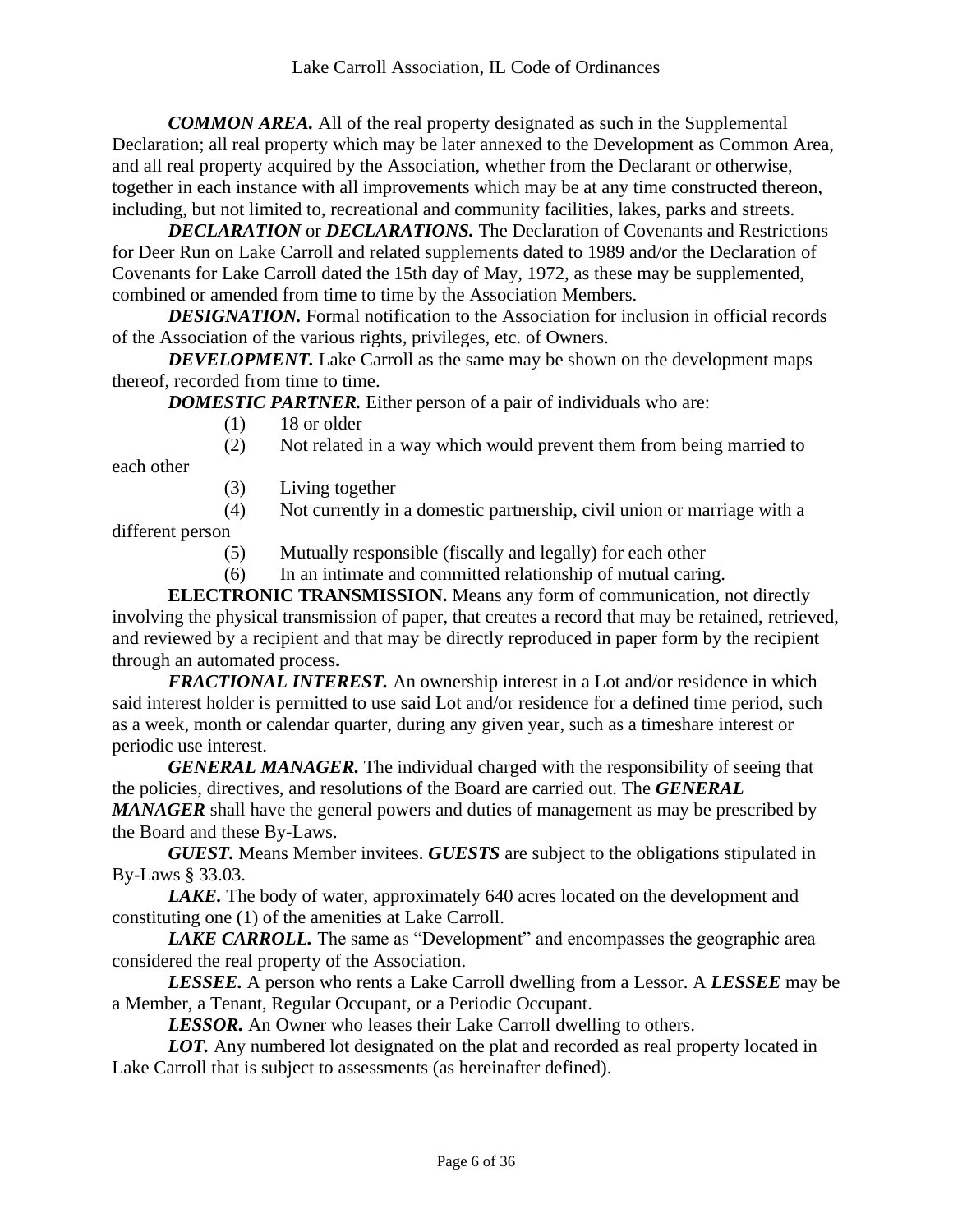*OFFICERS*. Of the Association shall be President, Vice President, Secretary, Treasurer or other Officer designation of the Association as included in Chapter 32 of these By-Laws with appropriate responsibilities in conjunction with the office to which elected.

## *OWNER.*

(1) Any person or legal entity who holds fee simple title to any Lot, as evidenced by a recorded deed.

(2) Any person or legal entity who has contracted to purchase fee simple title to a Lot pursuant to a written agreement in which case the seller under said agreement shall cease to be the Owner while said Agreement is in effect.

(3) A person or a pair of spouses/domestic partners designated in writing by the trustee, officer, or manager of a land trust, a living trust, or other legal entity to cast votes on behalf of the land trust, a living trust, or other legal entity. The designation shall remain in effect until a subsequent document is filed with the Association.

*PERIODIC OCCUPANT*. A person who is a member who occupies a dwelling rented from a Lessor for a period of time less than six (6) months.

*PRIMARY MEMBER.* The Owner who is designated as being responsible for paying the annual assessments levied against Lots in the Development and for having voting privileges.

**REGULAR OCCUPANT.** A person who is not a Lot owner who occupies a dwelling on a Lot as their principal residence.

*RULES AND REGULATIONS.* Means and refers to the current Rules and Regulations and A&E Building Rules and Regulations, and are subservient to the Association Declaratory Statements of Covenants and Restrictions and By-Laws.

*SPOUSE.* Either person of a married or civil union pair.

*TENANT.* A person who is not a Lot Owner who occupies a dwelling on a Lot rented from a Member for a period of time not less than six (6) months. (By-Laws, Art. II) (Membership approved 12-1-2013)

<span id="page-6-0"></span>

## **§ 30.05 INDEMNIFICATION OF DIRECTORS, OFFICERS AND EMPLOYEES.**

(A) *Indemnification of Officers and Directors.* Neither the Members of the Board, nor the Officers, shall be liable for any mistake of judgment or for any other acts or omissions of any nature whatsoever as Board Members and Officers, except for any acts or omissions found by a court to constitute willful misconduct in performance of their duties. The Association shall indemnify and hold harmless each of the Members of the Board and each of the Officers against all contractual and other liabilities arising out of contracts made by, or other acts of, the Board and Officers when acting in their official capacity as Board Members or Officers of the Association.

(B) *Indemnification of Employees of the Association.* Every employee of the Association shall not be liable for any mistakes of judgment or for acts or omissions of any nature whatsoever when acting during the course of their employment or when following the directions or policies as promulgated by the Board of Directors or Officers of the Association.

(C) *Extent of Indemnification.* It is intended that the foregoing indemnifications shall include indemnification against all costs and expenses (including, but not limited to, attorneys fees, amounts of judgment paid and amounts paid in settlement) incurred in connection with the defense of any claims, actions, suits or proceedings whether civil, criminal or administrative.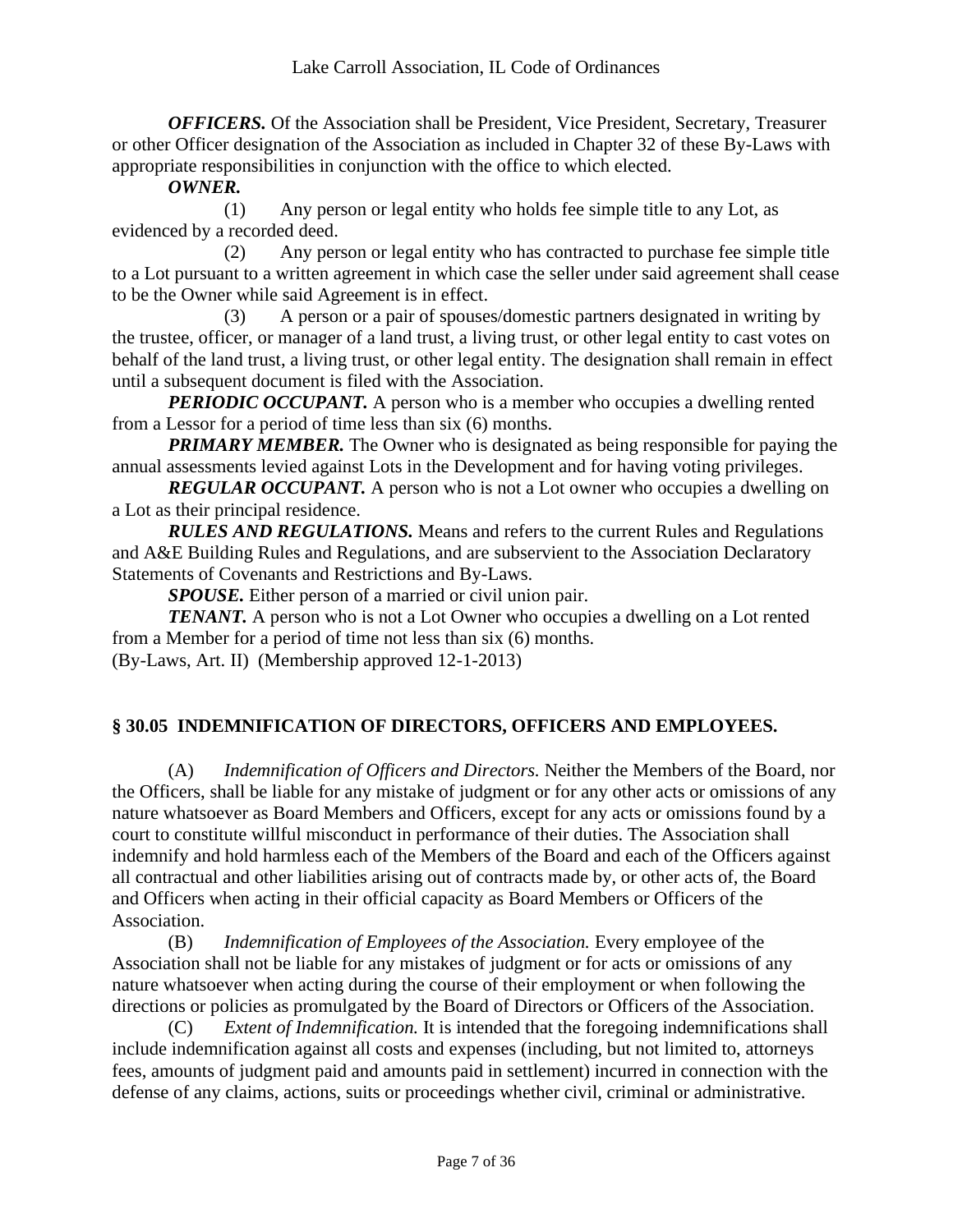Such indemnification by the Association shall not be operative with respect to any person that was adjudged to be liable for any acts or omissions found by a court to constitute willful misconduct in the performance of their duties or any matter settled or compromised for which there is no reasonable ground for such settlement or compromise.

(D) *Fidelity Insurance.* The Association shall obtain and maintain fidelity insurance covering persons who control or disburse funds of the Association for the maximum amount of coverage that is commercially available or reasonably required to protect funds in the custody or control of the Association.

<span id="page-7-0"></span>(By-Laws, Art. XI, § 1)

## **§ 30.06 BOOKS AND RECORDS.**

(A) *Inspection by Members.*

(1) Copies of the following shall be available for inspection and copying by any Member of the Association, or their mortgagees, and their duly authorized agents or attorneys, at any reasonable time at the office of the Association:

(a) Recorded Declaration of Covenants and Restrictions and By-Laws and any amendments, Articles of Incorporation, annual reports, and any rules and regulations adopted by the Board,

(b) The Membership register (including names, mailing addresses, and voting rights),

(c) Financial records (excluding personnel records),

(d) Minutes of meetings of the Members, the Board of Directors and of Committees for not less than seven (7) years,

(e) Ballots and proxies related thereto, if any, for any election held for the Board and for any other matters voted on by the lot owners for not less than one (1) year,

(f) With a written statement of a proper purpose such other records of the Board as are available for inspection by members of a not for profit corporation pursuant to the General Not For Profit Corporation Act of 1986, 805 ILCS 105, § 107.75.

(2) Where a request for records under this subsection is made in writing to the board or its agent, failure to provide the requested record or to respond within 30 days shall be deemed a denial by the Board.

(3) If the Board fails to provide records properly requested within the time period provided the Member may seek appropriate relief and shall be entitled to an award of reasonable attorney's fees and costs if the Member prevails and the court finds that such failure is due to the acts or omissions of the Board of Directors.

(4) A reasonable fee covering the direct out-of-pocket cost of copying and providing such information may be charged by the Association to the Member for providing the information.

(B) *Inspection by Perspective Buyer.*

(1) In the event of any resale of a Lot by an Owner, the Board shall make available for inspection to the perspective purchaser, upon demand, the following:

(a) A copy of the Declaration of Covenants and Restrictions, other instruments, and any rules and regulations,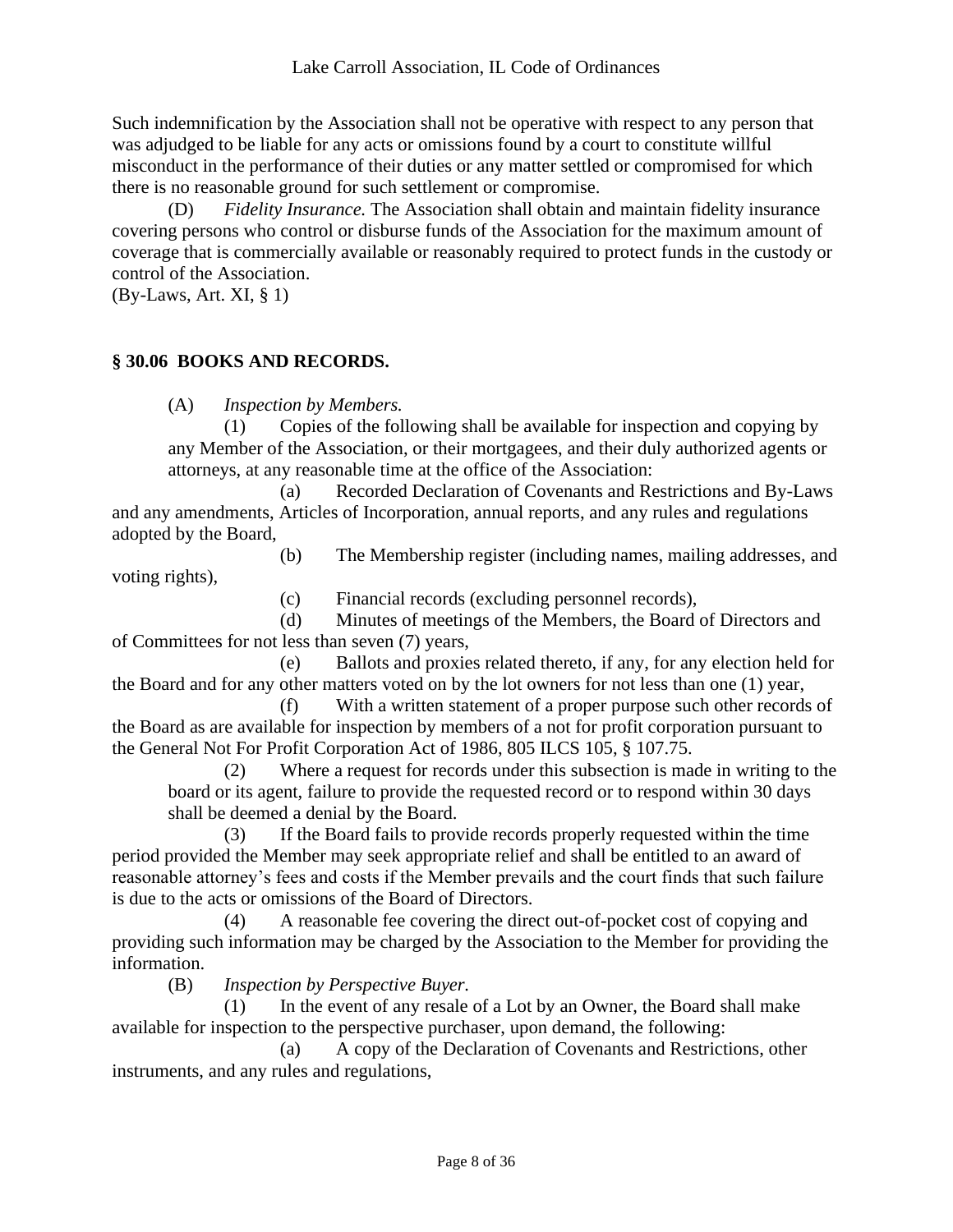(b) A statement of any liens, including a statement of the account of the Lot setting forth the amounts of unpaid assessments and other charges due and owing,

(c) A statement of any capital expenditures anticipated by the Association within the current or succeeding two (2) fiscal years,

(d) A statement of the status and amount of any reserve or replacement fund and any other fund specifically designated for Association projects,

(e) A copy of the statement of financial condition of the Association for the last fiscal year for which such a statement is available,

(f) A statement of the status of any pending suits or judgments in which the Association is a party,

(g) A statement setting forth what insurance coverage is provided for all lot owners by the Association.

(2) The President of the Board or other designated officer shall furnish the above information within 30 days after receiving a written request for such information.

(3) A reasonable fee covering the direct out-of-pocket cost of copying and providing such information may be charged by the Association to the Lot seller for providing the information.

(C) *Rules for inspection.* The Board shall establish reasonable rules with respect to:

(1) Notice to be given to the custodian of records by the Member desiring to make the inspection;

(2) Hours and days of the week when such an inspection may be made;

(3) Payment of the cost of reproducing copies of documents requested by a

Member.

(D) *Inspection by Directors.* Every Director shall have the absolute right at any reasonable time to inspect all books, records and documents of the Association and physical properties owned or controlled by the Association. The right of inspection by a Director includes the right to make extracts and copies of documents, at the expense of the Association.

(E) Board minutes shall be available to Members and published in the Lake Carroll newspaper within 45 days of the meeting. Minutes shall be recorded as recommended by *Robert's Rules of Order Revised*.

<span id="page-8-0"></span>(By-Laws, Art. XI, § 2)

## **§ 30.07 DISSOLUTION.**

(A) Upon dissolution of the Association, the assets of the Association remaining after payment of its liabilities shall be distributed in accordance with a plan of distribution adopted by the Board of Directors and approved by the Members pursuant to the Illinois Not For Profit Corporation Act, 805 ILCS 105.

(B) If a plan of distribution is not adopted by the Board of Directors within six (6) months after the Members adopt a resolution approving the dissolution of the Association, the assets of the Association not held upon a condition requiring return, transfer or conveyance by reason of the dissolution, shall be transferred or conveyed to one (1) or more domestic entities, societies or organizations engaged in activities substantially similar to those of the Lake Carroll Association, pursuant to a plan of distribution adopted by the Members. (By-Laws, Art. XI, § 3)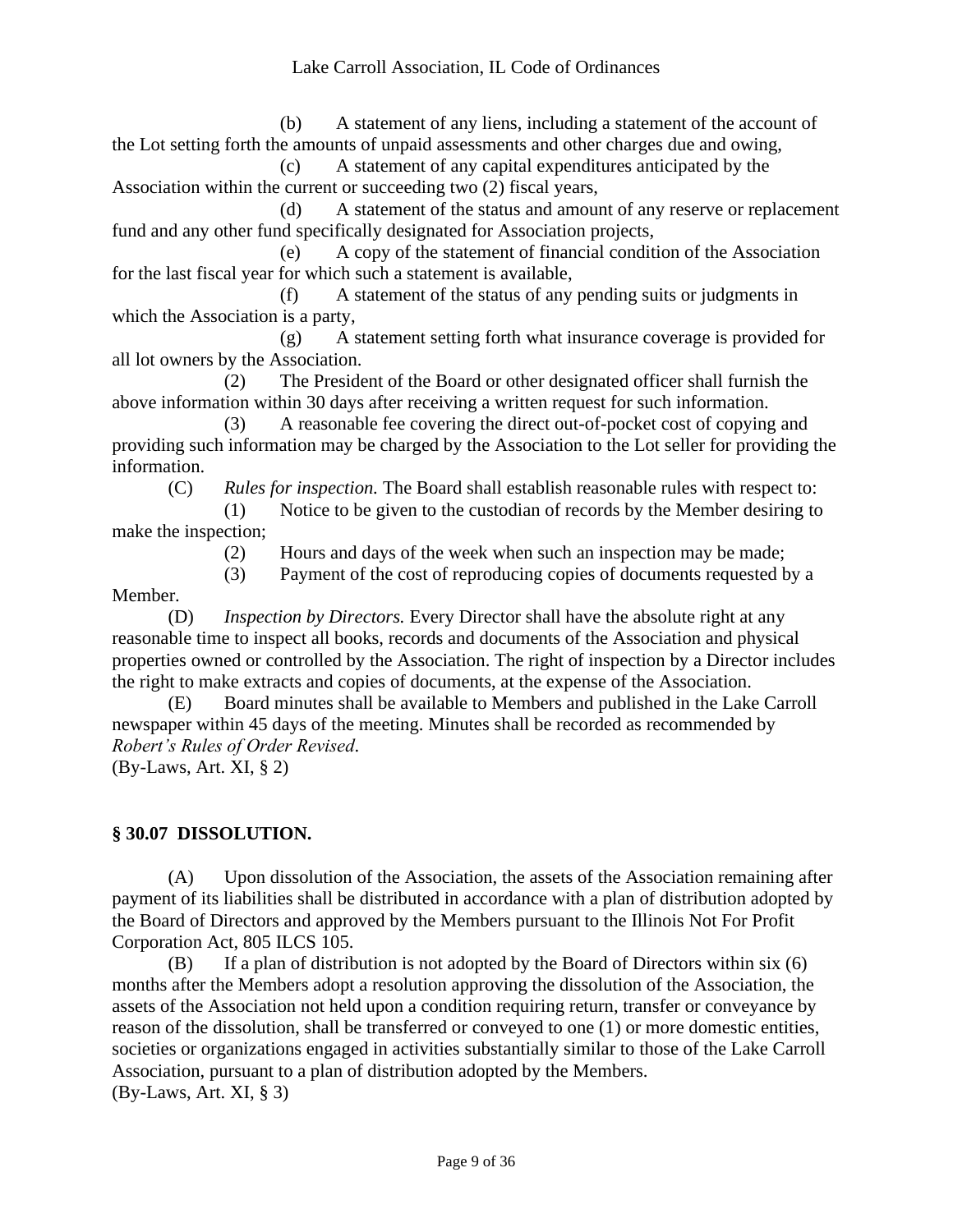## <span id="page-9-0"></span>**§ 30.08 AMENDMENTS.**

(A) These By-Laws may be amended by a majority vote of the Members eligible to vote, either in person or by proxy, at the Annual Meeting or a special meeting of the Membership called for the purpose of considering the same.

(B) By-Law amendments must be submitted to the By-Laws Committee which shall review the amendment(s) proposed and submit its report to the Board of Directors. The Board shall review and approve any proposed By-Law amendment(s) prior to presentation to the Membership. Notice of proposed amendment(s) shall be delivered to all Members in good standing not less than ten (10) days nor more than 30 days before the date of the meeting during which said amendment(s) may be considered.

(C) This revision is dated with the effective date as specified in the resolution approving these By-Laws, voted upon by the Membership at a special meeting convened for said purpose, and shall supersede and replace all previous By-Laws of Lake Carroll. Amendments to the By-Laws shall not be valid unless such amendments are duly recorded. Amendments shall be executed and recorded by the President of the Board or other designated officer. An amendment of the By-Laws shall be deemed effective upon recordation, unless the amendment sets forth a later effective date.

<span id="page-9-1"></span>(By-Laws, Art. XI, § 4)

## **§ 30.09 FRACTIONAL INTERESTS PROHIBITED.**

The Association shall not recognize nor shall there be permitted fractional interests in any Lot or residence located within the Association. (By-Laws, Art. XI, § 5)

## <span id="page-9-2"></span>**§ 30.10 LOAN APPROVAL.**

(A) Effective January 1, 2011, any Fixed Asset or Capital Improvement expenditure which is to be funded, either in whole or in part, by a loan from a financial institution must be approved in advance by a majority of the votes entitled to be cast at the next Annual Meeting of the Association or a Special Meeting at which a quorum is present called by the Board of Directors for said purpose (§ 33.24, Quorum). The question of any such loan, along with any proposed Fixed Asset or Capital Improvement expenditure related thereto, shall be included as a separate line item in the Association's budget proposal and in any accompanying Proxy, it being the specific intent hereof that each Member shall have the opportunity to vote against said proposal without that vote affecting any of the remaining proposed budget expenditures.

(B) Notwithstanding the foregoing, the terms and provisions of this section shall not apply to those instances explained in § 31.06(L)(2), Board of Directors, Powers/Duties, Financial Responsibilities.

(By-Laws, Art. XI, § 6)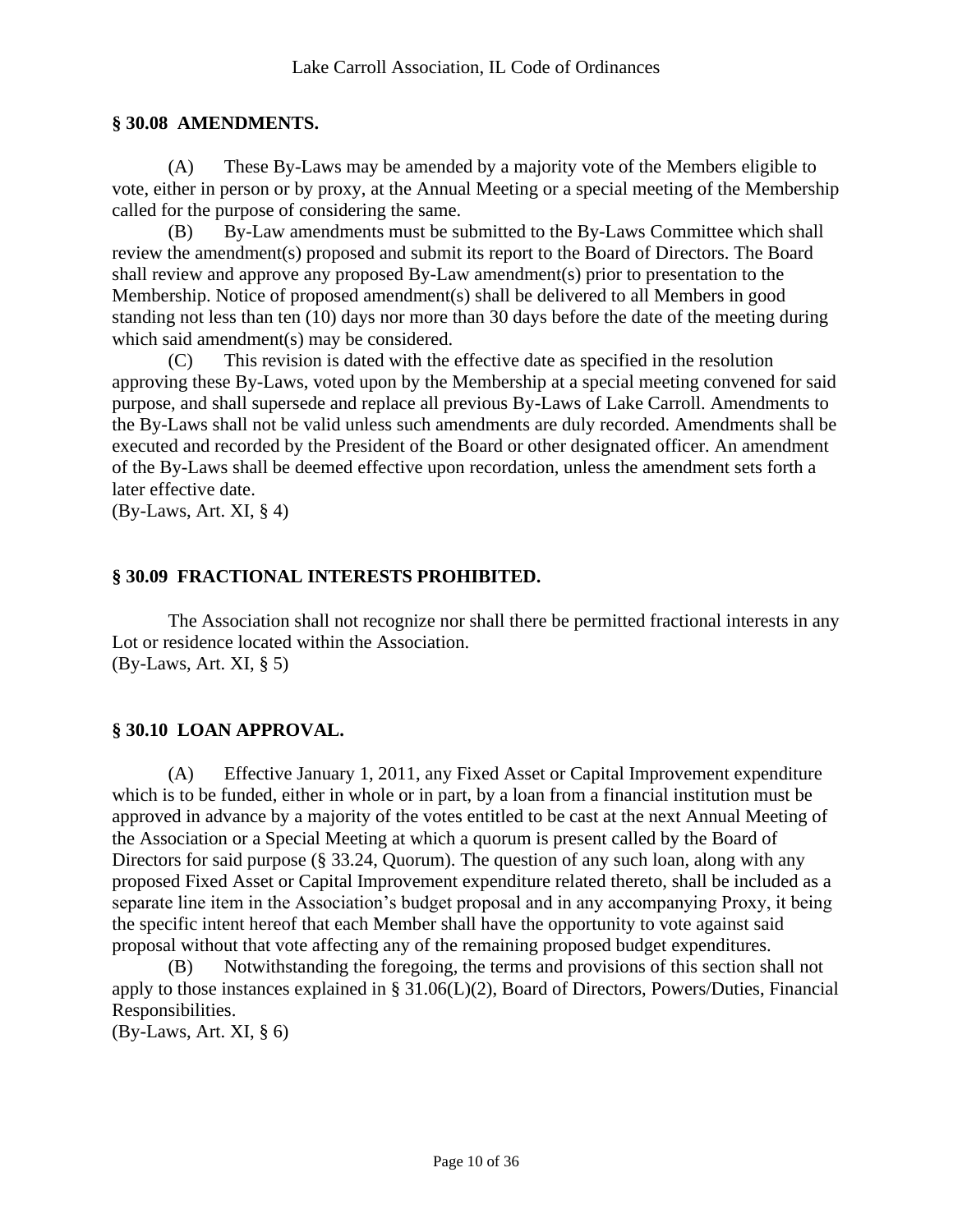## **CHAPTER 31: BOARD OF DIRECTORS**

#### <span id="page-10-0"></span>Section

## *General Provisions*

| 31.01 | <b>Number of Directors</b>         |
|-------|------------------------------------|
| 31.02 | Term                               |
| 31.03 | <b>Qualifications of Directors</b> |
| 31.04 | Election of Directors              |
| 31.05 | "No contest" election of Directors |
| 31.06 | Powers/duties                      |
| 31.07 | Removal                            |
| 31.08 | Vacancy                            |
| 31.09 | Code of ethics                     |
| 31.10 | Code of conduct                    |
| 31.11 | Oath of office                     |
| 31.12 | Conflict of interest               |
|       | <b>Meetings of Directors</b>       |
| 31.25 | Meetings                           |
| 31.26 | Quorum                             |
| 31.27 | Open meetings                      |
|       |                                    |

<span id="page-10-1"></span>31.28 Rules of order

## **GENERAL PROVISIONS**

## <span id="page-10-2"></span>**§ 31.01 NUMBER OF DIRECTORS.**

The Board of Directors shall be comprised of seven (7) members. (By-Laws, Art. VI, § 1)

## **§ 31.02 TERM.**

Directors shall serve for a term of three (3) years on a staggered term basis. No Director shall serve more than two (2) consecutive three-year (3-year) terms. Directors serving more than half the balance of a vacated term shall be considered as having served a full term. A former Board Member shall be eligible to serve on the Board again one (1) year after the expiration of the last two (2) consecutive terms served. Said term of office shall begin immediately following the adjournment of the Annual Meeting. (By-Laws, Art. VI, § 2)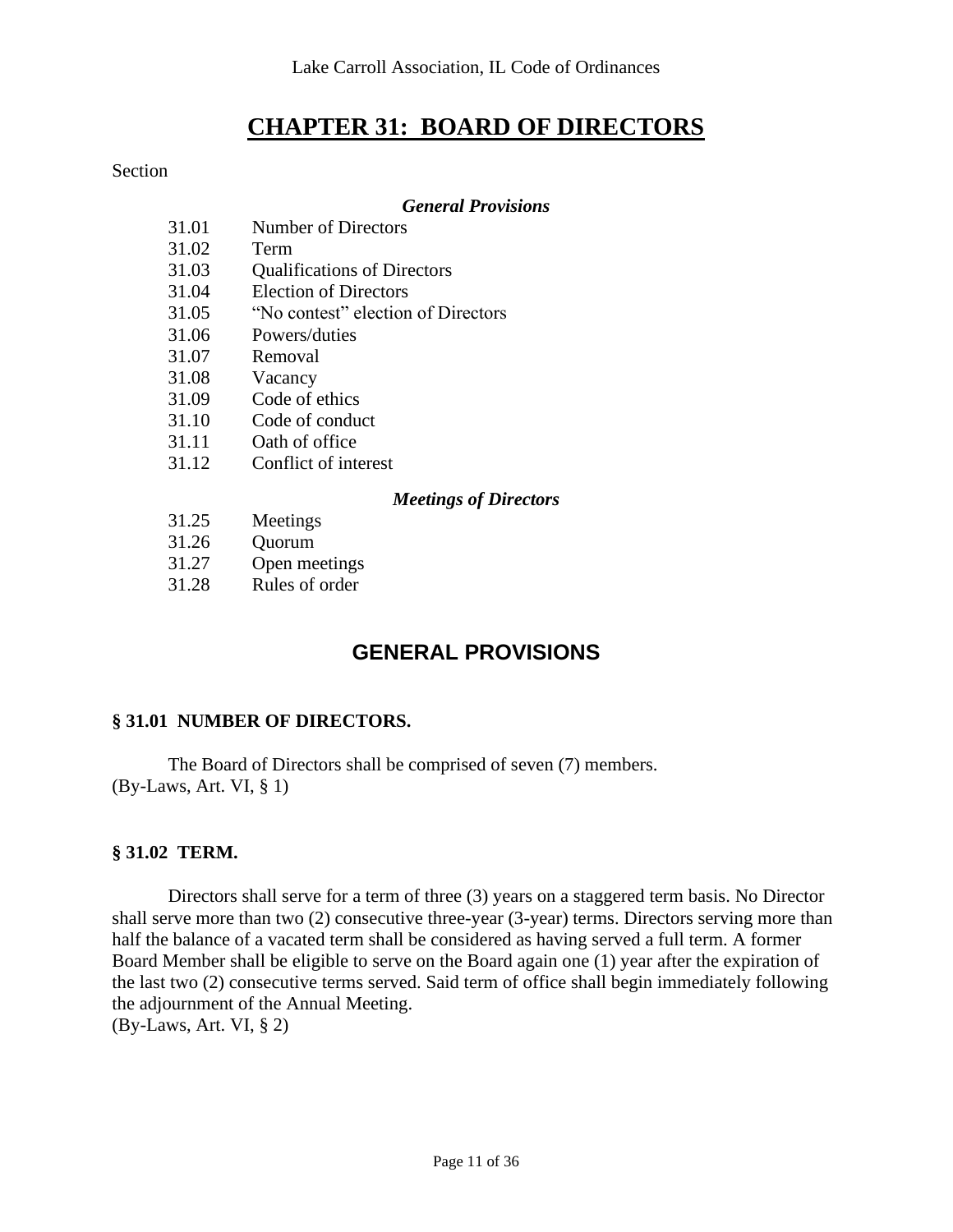## <span id="page-11-0"></span>**§ 31.03 QUALIFICATIONS OF DIRECTORS.**

To be eligible to serve on the Board, an individual must:

(A) Be at least 21 years of age.

(B) Be a member of the Association in good standing.

(C) Only one (1) member of the same family shall be eligible to serve on the Board at the same time.

<span id="page-11-1"></span>(By-Laws, Art. VI, § 3)

## **§ 31.04 ELECTION OF DIRECTORS.**

Election to the Board shall be by a secret ballot as hereinafter provided. Election shall be held annually. At such election, each Member, entitled to vote, may cast as many votes as they are entitled to exercise under the provisions of these By-Laws.

(A) *Election Petition Form.* Any Member in good standing may obtain an Election Petition form at the Association Office on or after August 1st and shall file with the Secretary of the Association or designate by the last Association business day in August a statement of candidacy for election as a Director of the Association together with an endorsement of his or her candidacy signed by at least 50 voting Members in good standing.

(B) *Ballot.*

(1) All elections to the Board shall be made on an Association-issued ballot which shall:

(a) Describe the vacancies to be filled.

(b) Set forth the names of those standing for election.

(c) Indicate the maximum number of votes that may be cast on a

ballot, which shall be the number of full three-year term vacancies being filled by the election. (2) Each Member entitled to vote shall receive one (1) ballot for each set of

dues assessed against a lot is entitled to for which he or she is the voting Member.

(3) The ballots shall be returned to the Secretary of the Association or a designated recipient at such time and address as the Board may determine.

(4) Upon receipt of each return, the Secretary of the Association shall immediately place it in a safe or other locked place until the day fixed by the Board for counting of such ballots. On that day, the ballots envelopes shall be turned over to a committee consisting of the Secretary of the Association and counters and tabulators appointed by the Board of Directors, along with Association Staff appointed to help coordinate with the Secretary of the Association.

(5) The Board shall adopt procedures which safeguard the integrity of the secret ballot process. The procedures may include casting ballots by any electronic or acceptable technological means for those Members who provide written authorization to do so.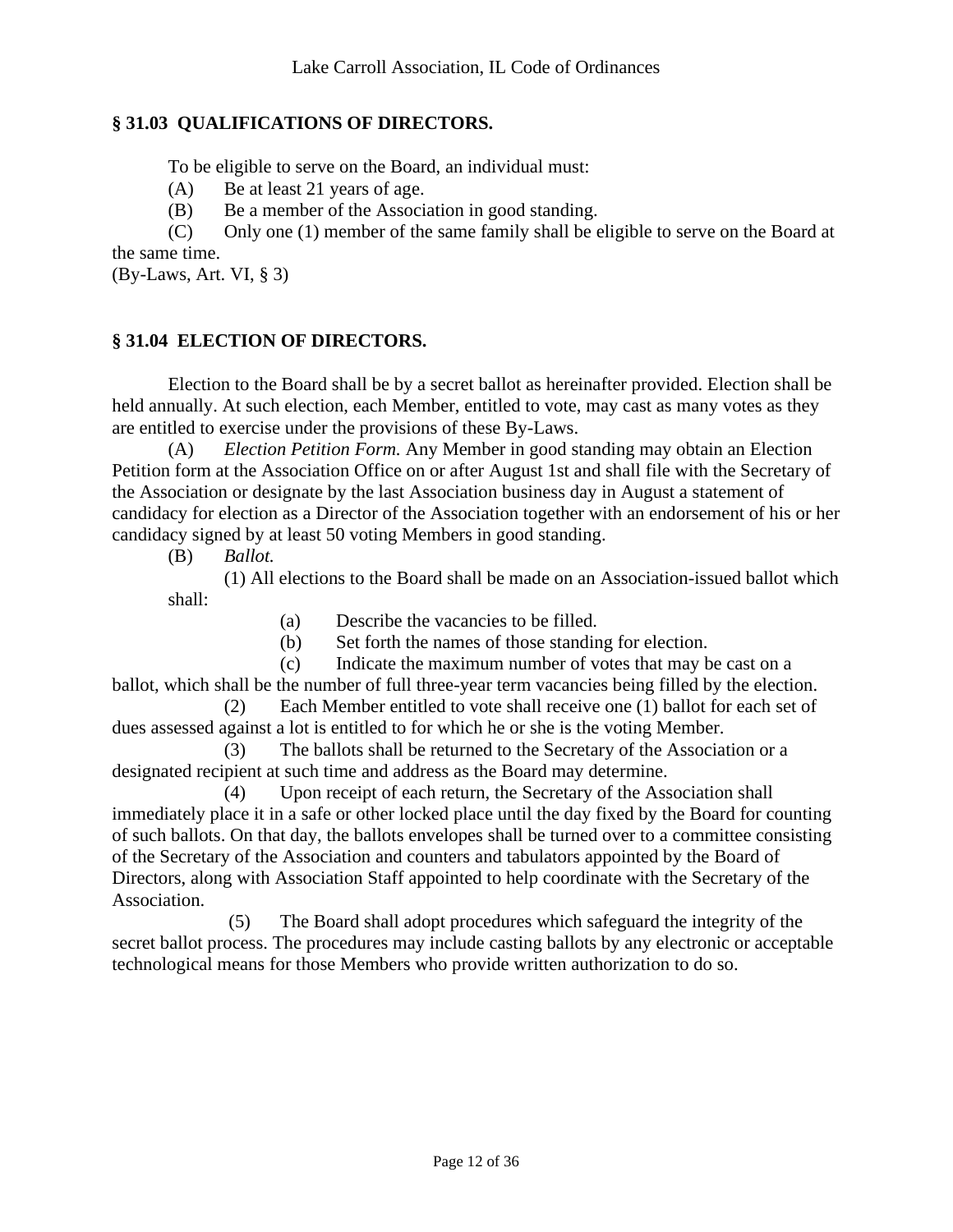## <span id="page-12-0"></span>**§ 31.05 "NO CONTEST" ELECTION OF DIRECTORS.**

In any given year, when the number of declared and approved candidates to be elected to the Board of Directors equals the number of full three-year term vacancies, the protocol as described in § 31.04, shall be modified as follows:

(A) At the close of the period when Association members in good standing may submit candidacy applications and said candidates have been qualified to stand for election to the Board, the current Board of Directors shall by resolution declare that the roster of candidates is closed.

(B) The Board shall further announce that the number of candidates is equal to the number of full three-year term vacancies that are to become available.

(C) The Board shall further then instruct the Board's Secretary to publish a timely announcement in the Lake Carroll News that the normal protocol of electing Board directors as specified in § 31.04 is changed during the forthcoming election and the provisions of the "No Contest" Election of Directors shall be invoked.

(D) The Board shall thereafter at a regular meeting put forth a resolution designating that the candidates standing for election to the Board of Directors are to be considered elected filling the vacancies created by the expiring terms.

(E) The future Directors designated within the aforesaid protocol shall be introduced and sworn in during the forthcoming Annual Meeting of the Association. (By-Laws, Art. VI, § 5)

## <span id="page-12-1"></span>**§ 31.06 POWERS/DUTIES.**

Without limiting the general powers that may be provided by law, the Declarations, or these By-Laws, the Board of Directors shall govern the affairs of the Association which shall include, but not be limited to, the following:

(A) Retain a corporate seal as the seal of the Association.

(B) Attend meetings regularly and arrive adequately prepared.

(C) Protect the integrity of the common areas, reserved areas, and amenity facilities.

(D) Disclose any potential or actual conflict of interest related to Board action on any matter appearing before the Board.

(E) Adopt policies for the Association which will consist of such resolutions adopted by the Board of Directors that fulfill the purposes of the Association.

(F) Adopt and publish Rules and regulations governing the use of amenities, facilities and common areas and the personal conduct of Members and their guests; and adopt sanctions for violations. After notice and an opportunity to be heard, the Board of Directors may levy reasonable fines and/or sanctions for violations of the Declaration, By-Laws, or Rules and Regulations of the Association.

(G) Send to each Member notice of annual and special meetings.

(H) Elect Officers of the Association as stated in Chapter 32 of these By-Laws, and appoint Committees as stated in Chapter 34.

- (I) Hire and supervise a General Manager.
	- (1) Develop with the General Manager an annual operational plan.
	- (2) Review operational plan with the General Manager quarterly.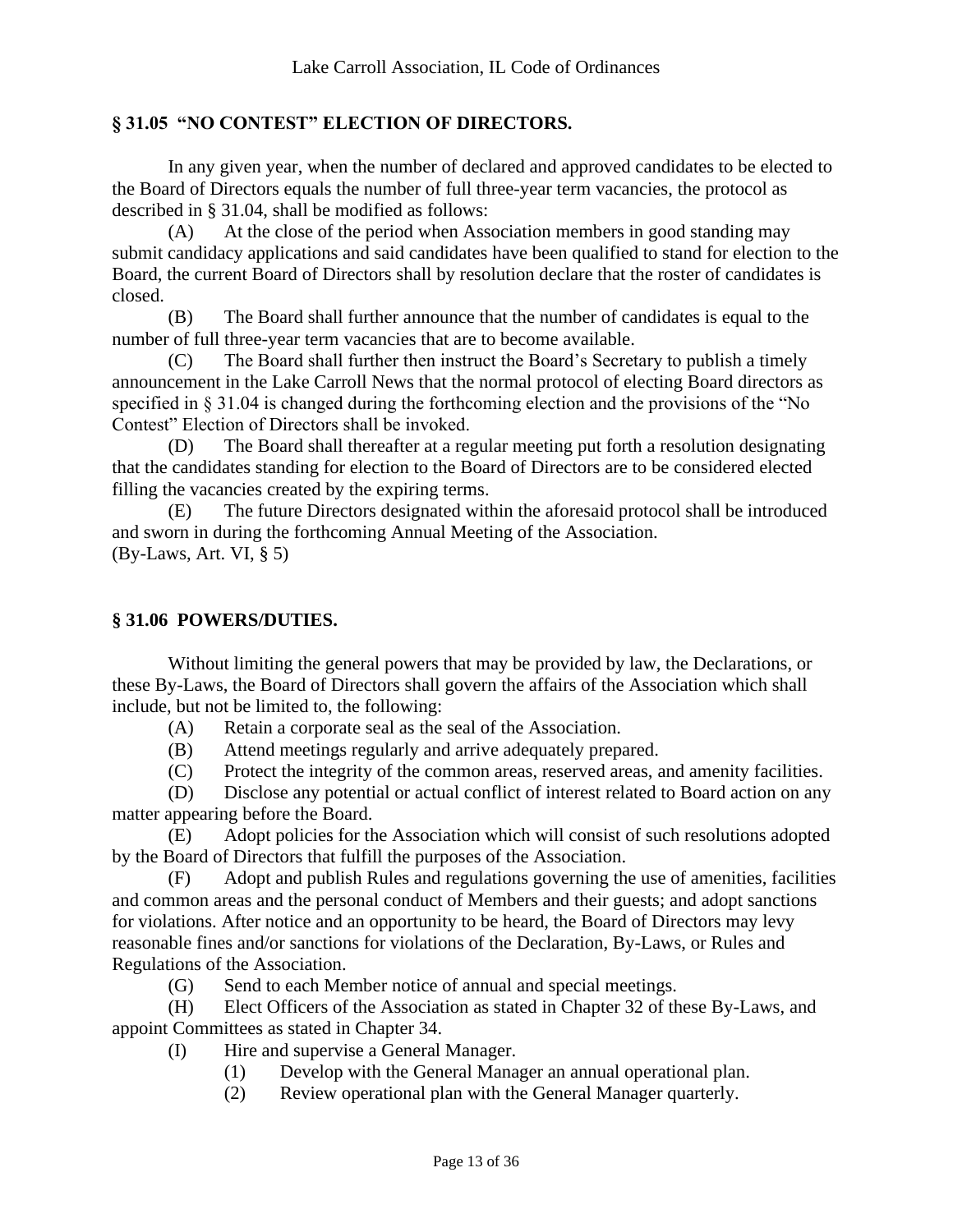(3) Conduct performance evaluations of the manager.

(J) Keep a complete record of all its actions and apprise the Membership about the Association's corporate affairs at regularly scheduled Board Meetings.

(K) Have standing and capacity to act in a representative capacity in relation to matters involving the common areas on behalf of the Members as their interests may appear.

(L) Financial Responsibilities.

(1) Designate a banking institution or institutions as depository for the Association's funds and the Officer or Officers authorized to make withdrawals therefrom and to execute obligations on behalf of the Association.

(2) Perform other acts the authority for which has been granted herein or by law, including the borrowing of money for Association purposes. A resolution by the Board that the interests of the Association require the borrowing of money shall be sufficient evidence for any person that the borrowing is for a proper corporate purpose. The Board may, if it determines that the same shall be reasonably necessary, assign, pledge, mortgage or encumber any Association property as security for such borrowing, and they may pledge or assign future revenues of the Association as security therefore.

(3) By resolution, collect dues, fees, and any assessments for each year and fix time of payment.

(4) Develop with the advice of the Finance Committee, Steering Committee and the General Manager an annual budget.

(a) A preliminary proposed budget will be provided to all Property Owners prior to budget hearings.

(b) At least two (2) open hearings within ten (10) days of each other will be scheduled and conducted for membership input.

(c) Subsequent to the open hearings a meeting of the Board, General Manager, Finance Committee and Steering Committee will be conducted to finalize a proposed budget.

(d) The finalized proposed budget shall be submitted to the Board for concurrence and a recommendation that it be forwarded to the Membership for approval at the Annual Meeting.

(e) Upon approval of the annual budget, the Board shall manage and control both income and expenditures of the Association's operating fund and its fixed asset funds throughout the year. Provided further, if deemed necessary, the Board may exceed said approved budget by no more than ten percent (10%) without having to call a special meeting of the Membership.

(f) Should the Membership not approve a proposed annual budget, the prior year's dues and fees will continue into the next budget year, collecting same dues and fees as in prior year and expending only that portion of monies allocated to the prior year's operating budget, until a new budget is passed within the first quarter of the new fiscal year.

(5) Develop and maintain a multi-year financial plan to include the following:

(a) A replacement schedule for all existing fixed assets of the

Association.

(b) A plan for new and future major fixed asset expenditures.

(c) A projection of estimated operational expenditures, fixed asset

expenditures and dues assessments.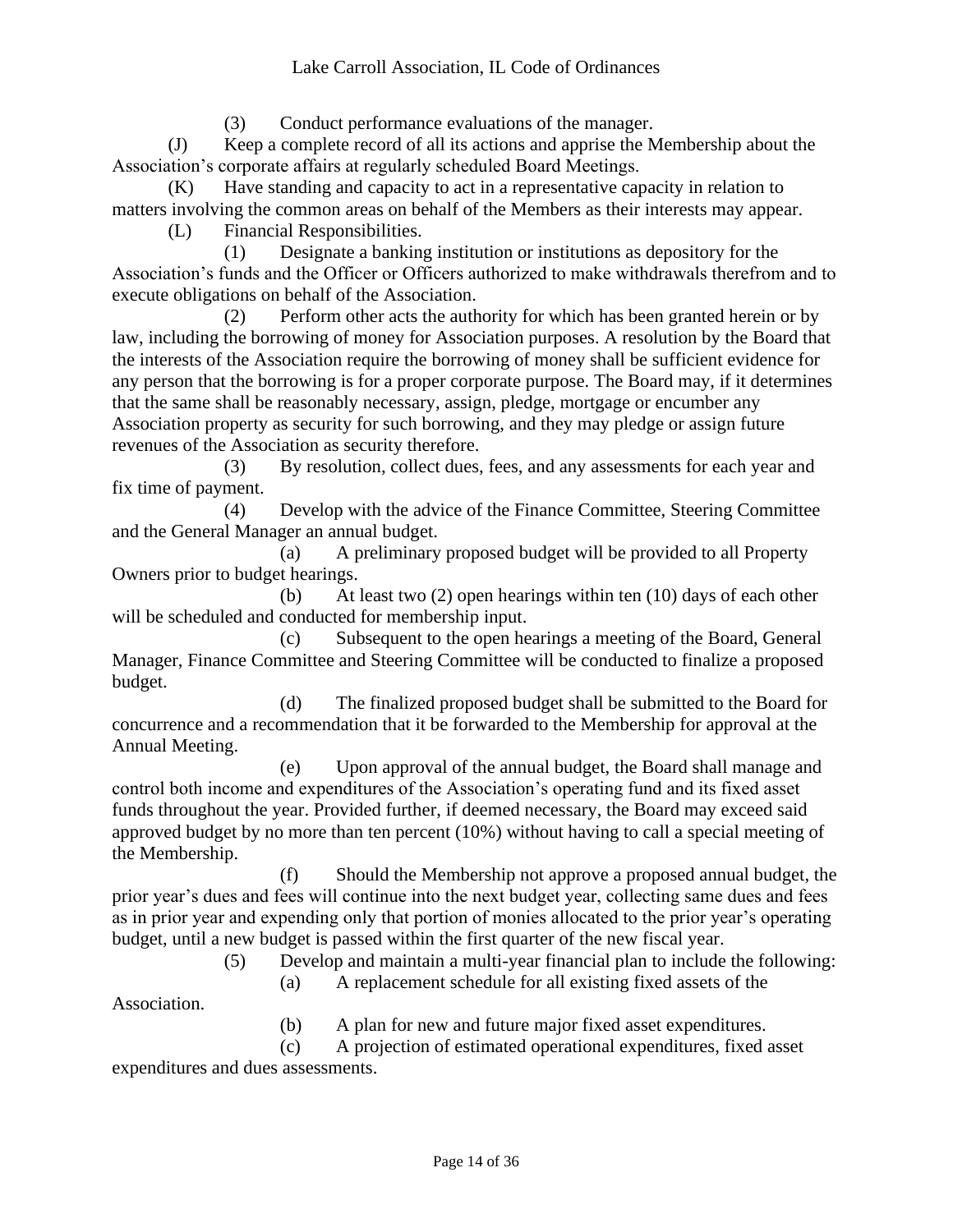(6) Establish and maintain a fixed asset reserve fund for the purpose of replacing fixed assets and funding future major fixed asset or capital improvement expenditures, including projects that may require the association to take on debt. The intention is to have a planned percentage of dues allocated to fixed assets each year that represents the average fixed asset needs, and the fixed asset reserve fund can be used to level out the fixed asset budget where the requests may be above or below the allocated dues. The fixed asset reserve fund may also be used to save for future fixed asset projects.

(a) The fixed asset reserve fund shall have a minimum of \$500,000.

(b) Each year a planned amount of dues collected is budgeted for fixed asset replacements and fixed asset expenditure allocations. **Commencing with Fiscal Year 2023, and every subsequent year thereafter, the Board shall budget for and deposit a minimum of \$300,000 into the fixed asset reserve fund (FARF).**All funds received for fixed assets but not authorized for expenditure by a vote of the Board of Directors in a given year shall be transferred to the fixed asset reserve fund, including fixed asset income in excess of budget and income derived from the sale of fixed assets.

(c) If the balance of the fixed asset reserve fund on October 1 is below the minimum value, the next year's fixed asset budget shall include a deposit into the fixed asset reserve fund that is at least the lesser of \$35,000 and the amount necessary to bring the fund back up to its minimum value.

(d) The withdrawal of funds from the fixed asset reserve fund shall be limited by:

1. The Board may authorize a total amount of withdrawal from the fixed asset reserve fund each year for fixed asset expenditures not to exceed the lesser of ten percent (10%) of the total amount in the fund at the prior fiscal year end as adjusted following the annual audit for unallocated fixed asset funds as provided for in division  $(L)(6)(b)$ above and \$100,000. Withdrawals made in this manner may only be used to fund expenditures included in the current year's fixed asset budget in the event those expenditures exceed the total amount budgeted for fixed assets expenditures, or for items in the fixed asset replacement schedule.

2. The Board may authorize withdrawals from the fixed asset reserve fund for expenditures relating to emergencies or mandated by law. As used herein, "emergency" means a danger to or a compromise of the structural integrity of the common areas or any of the common facilities of the Association or a danger to the life, health or safety of the Membership.

3. The Membership may approve withdrawals from the fixed asset reserve fund each year not to exceed a total of \$250,000 to fund fixed asset expenditures, as part of the annual fixed asset budget approval, or at a Special Meeting called for that purpose.

4. Any amount of withdrawal from the fixed asset reserve fund that brings the total withdrawal from the fund to \$250,000 or more in a year, other than a withdrawal made under subsection 2 above, shall be approved in a separate resolution submitted to the Membership at the Annual Meeting, or at a Special Meeting called for that purpose. The resolution shall identify which fixed assets expenditures will not be made in the event that the resolution fails.

5. Any amount of withdrawal from the fixed asset reserve fund for debt repayment shall be approved in a separate resolution submitted to the Membership at an Annual Meeting.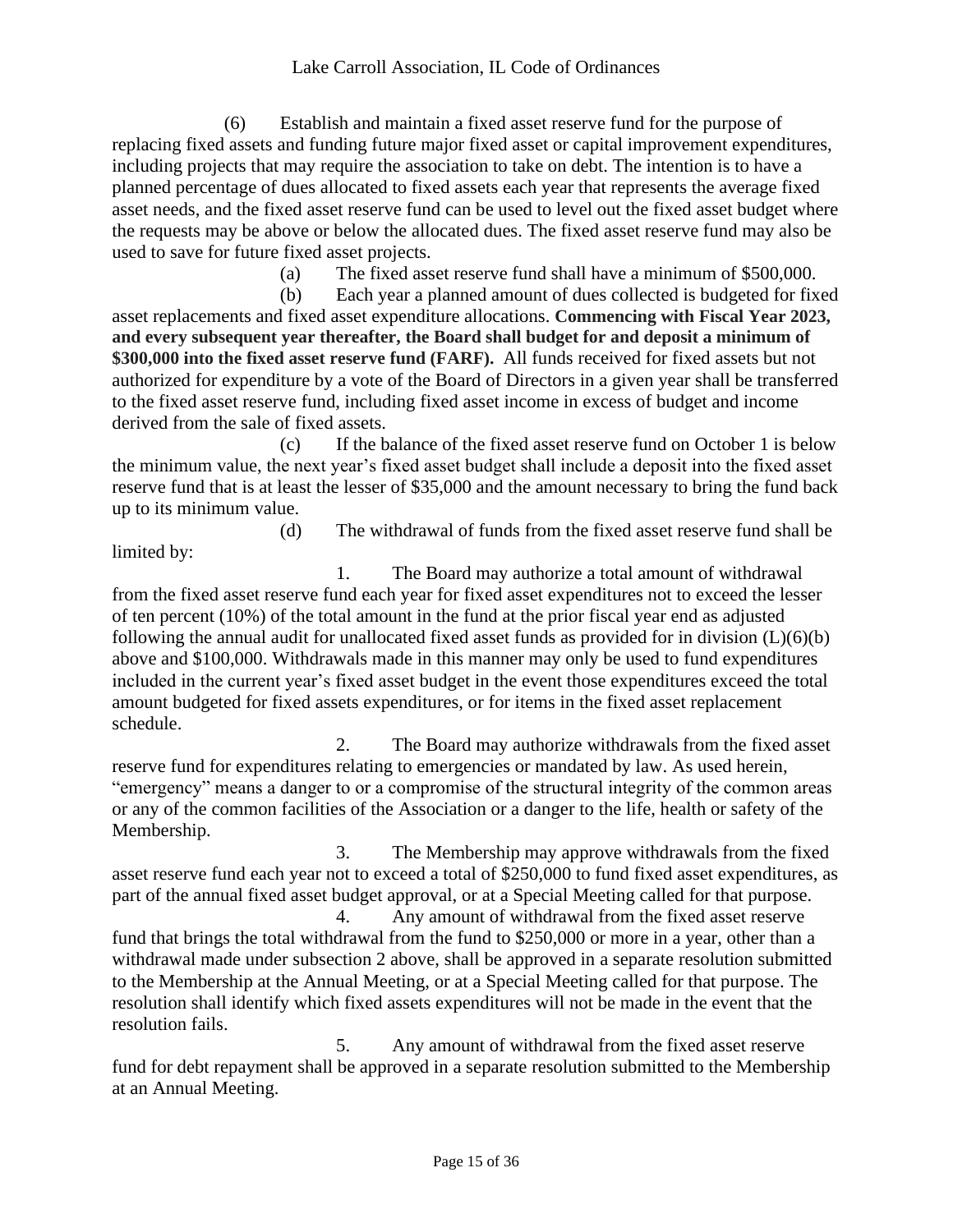## Lake Carroll Association, IL Code of Ordinances

(e) All withdrawal requests from the fixed asset reserve fund shall be accompanied with an indication whether or not the withdrawn money will be replaced, and if so, the plan for how the money will be replaced.

(Membership approved 12-2-2012)

(7) Establish and maintain a capital improvement fund for the purpose of funding debt payments, principle and/or interest, resulting from the Association's financing of major capital improvements. The fund may also be used to accumulate funds for future major capital improvements.

(a) Major capital improvements are defined as improvements which have to be funded by long term debt.

(b) Membership approval must be voted as a separate line item for all contributions to or withdrawals from this fund and must be obtained at the next annual meeting of the Association or at a Special Membership Meeting called by the Board.

(c) Source of Funds:

1. Funds will come from that portion of annual membership dues approved by the Membership for the purpose(s) of this fund or other sources within the Board's authority.

2. The maximum portion of annual dues that may be assigned by the Membership to this fund is to be limited to ten percent (10%) of the total dues assessment in any one (1) calendar year as approved by a majority members entitled to vote and constituting a quorum as described in § 33.24 of these By-Laws.

(d) Expenditures from the fund may only be made for the Membership approved purpose(s) of the fund, that is long term debt payments of principle and/or interest or upfront down payment(s), for member approved major capital improvement project(s). (By-Laws, Art. VI, § 6)

(8) Maintenance, Repair and Replacement Restricted Accounts

(a) Definitions.

1. "Baseline" is hereby defined as the minimum amount that is to be set aside on an annual basis for deposit into each of the hereinafter stated Maintenance, Repair and Replacement Restricted Accounts.

(b) Commencing with the approved 2022 Fiscal Year budget and annually for each successive year thereafter, the Association shall establish and fund separate Maintenance, Repair and Replacement Restricted Accounts as hereinafter set forth for each of the following Association infrastructure needs:

1. Lake Restricted Account: infrastructure needs related to the Lake, to include, without limitation, the docks, the west marina beach, the fueling (gas) facilities, the concession and shower house buildings and facilities, shoreline stabilization and repair of the common areas. The minimum annual funding amount for this activity (the Baseline amount) is hereby set at \$200,000.

2. Roads Restricted Account: infrastructure needs related to the Roads, to include, without limitation, all parking lots, bridges, guardrails, shoulders, curbs, road signs and pavement markings. The minimum annual funding amount for this activity (the Baseline amount) is hereby set at \$ 700,000.

(c) Commencing with Fiscal Year 2022, and annually for each successive year thereafter, the Board shall budget and deposit funds equal to the minimum Baseline amount in each of the aforesaid Maintenance, Repair and Replacement Restricted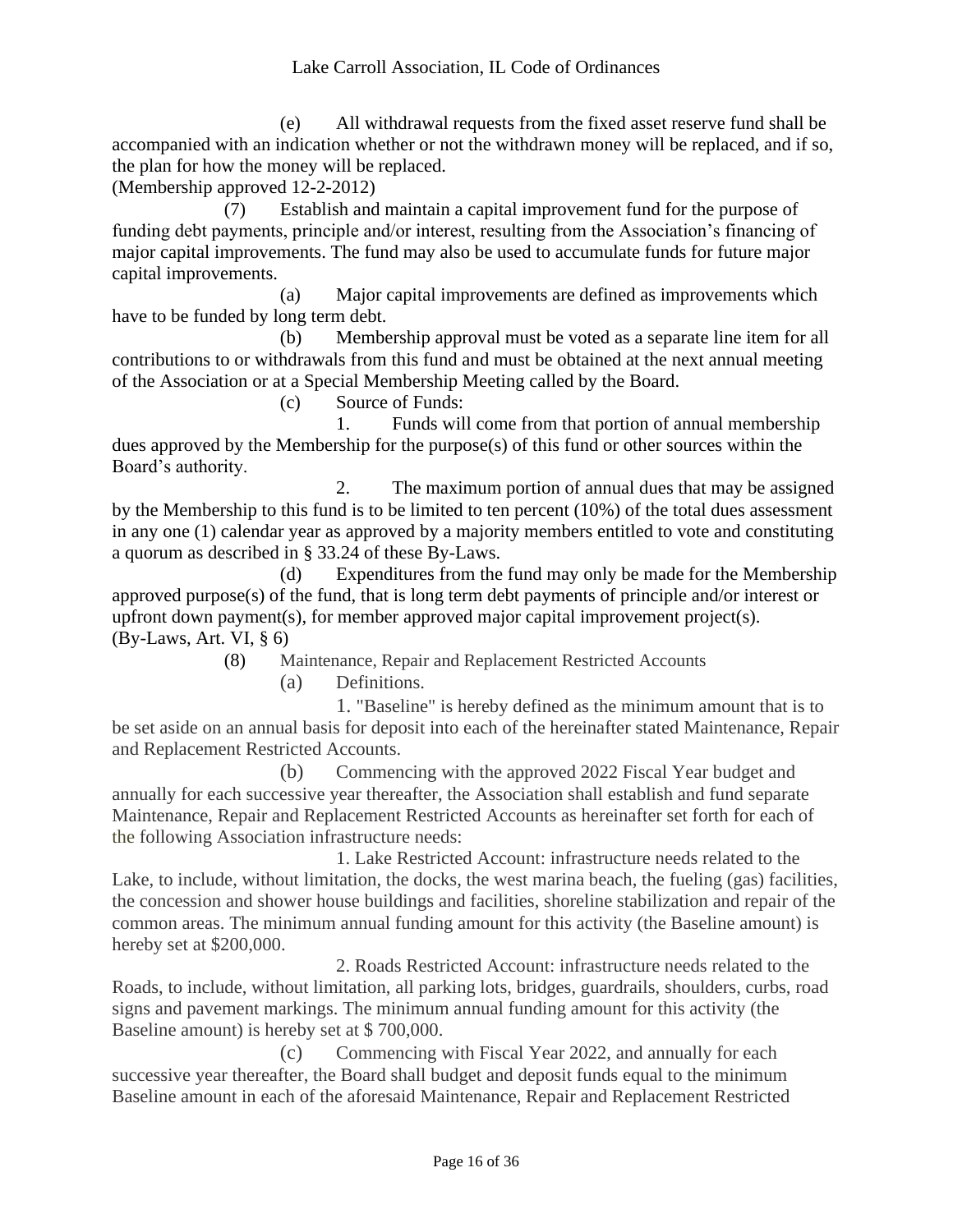## Lake Carroll Association, IL Code of Ordinances

Accounts, all in such additional amounts as recommended by the General Manager and as approved by both the Board and by the majority vote of Members entitled to vote at an Annual or a Special Meeting of the Association. The funding of each Maintenance, Repair and Replacement Restricted Account shall be by way of a separate budget line item for each of the aforesaid infrastructure needs, each of which shall be funded as part of each Member's regular annual assessment and/or other revenue sources. The funds assigned to each separate Maintenance, Repair and Replacement Restricted Account shall not be co-mingled with any other accounts.

(d) Any and all funds so deposited in each of the aforesaid separate Maintenance, Repair and Replacement Restricted Accounts shall only be used upon approval by a majority vote of the Members at an annual or special meeting of the Association for the repair, maintenance and replacement of the improvements in each of the respective Maintenance, Repair and Replacement Restricted Accounts as hereinabove delineated and set forth in Section (b)2, inclusive.

(e) Unless approved by a majority vote of the Members at an Annual or Special Meeting of the Association, the transfer of funds from one Maintenance, Repair and Replacement Restricted Account to other account, or the borrowing of funds from any such Maintenance, Repair and Replacement Restricted Account, is hereby strictly prohibited.

(f) Any and all money in the Maintenance, Repair and Replacement Restricted Accounts that has not been spent or otherwise allocated for previously approved projects by the end of each Fiscal Year shall remain in and be allowed to accumulate in the Maintenance, Repair and Replacement Restricted Accounts for use in future years.

## <span id="page-16-0"></span>**§ 31.07 REMOVAL.**

<span id="page-16-1"></span>No Director may be removed except as covered under the State of Illinois Statues. (By-Laws, Art. VI, § 7)

## **§ 31.08 VACANCY.**

(A) If any vacancy exists on the Board of Directors, the Board, by two-thirds (2/3) majority vote of the remaining Members, shall make an appointment to fill the vacancy within 60 days of the date of the vacancy from a list of interested members.

(B) A Director appointed to fill a vacancy shall be appointed until the next Annual Meeting of the Association or until a Special Meeting of the Membership to fill the vacancy for the balance of the term is held. If a Director is appointed until the next Annual Meeting and the term of the position that was filled by the appointed Director is unexpired after the annual meeting, that position shall be considered vacant again.

(C) If multiple vacancies exist at the next election, they shall be filled in order based on the length of the unexpired term, filling the longest unexpired term with the person who receives the most votes.

(D) Members holding 20 percent (20%) of the votes of the Association may request a meeting of the Membership to hold an election to fill the vacancy for the balance of an unexpired term. Such election shall nullify any appointment made by the Board for that vacancy. A Special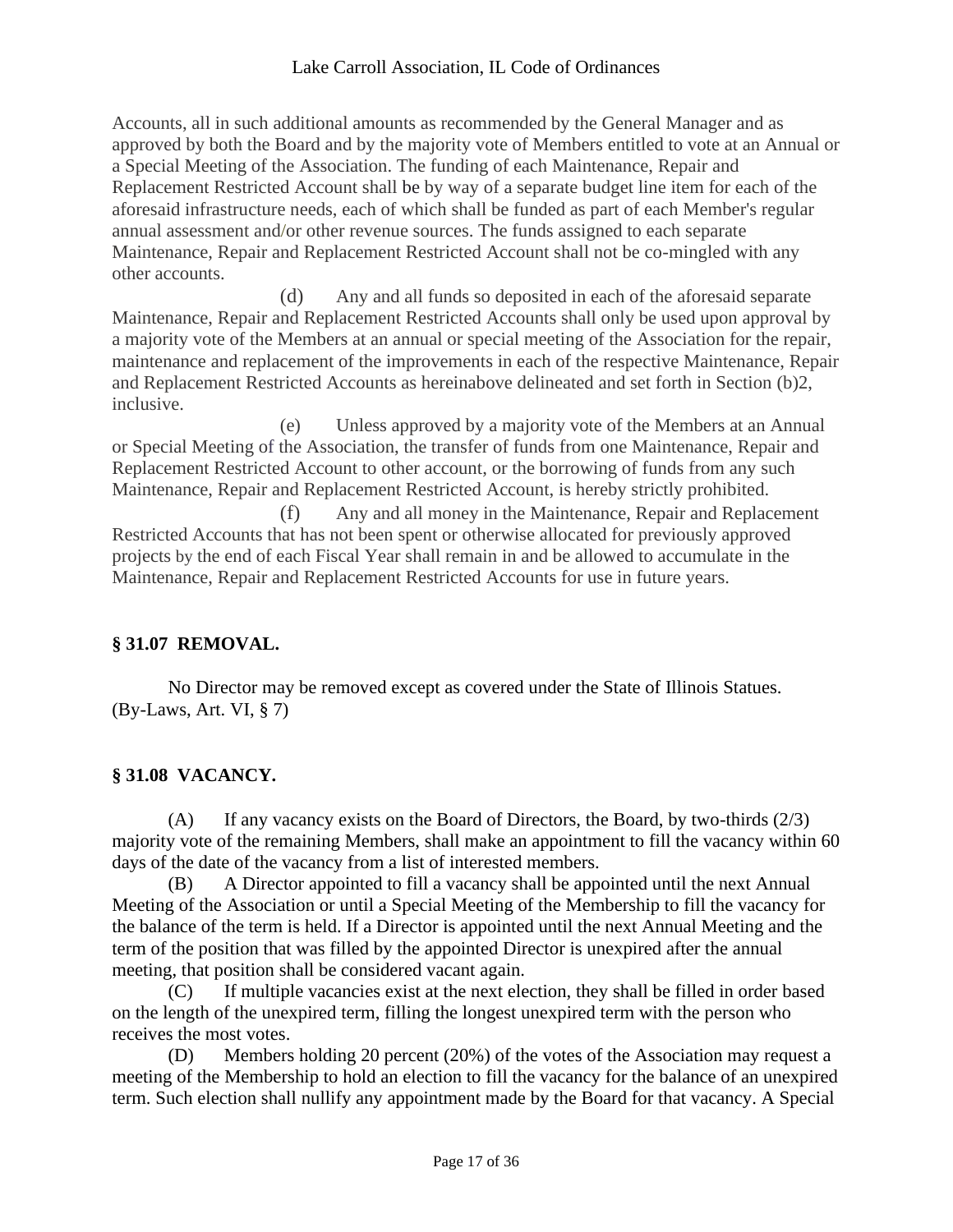Meeting of the Membership shall be called for purposes of filling a vacancy on the Board no later than 30 days following the filing of a petition signed by Membership holding 20 percent (20%) of the votes of the Association requesting such a meeting.

(E) A Director elected to fill a vacancy shall be elected for the balance of the unexpired term of his or her predecessor in office.

(F) A Member who is elected or appointed to fill the vacancy shall resign from any position or seat held on any of the Standing Committees of the Association.

(G) The new Director upon filling the position on the Board shall, unless otherwise agreed to by the Board, become a liaison to a Standing Committee that has been vacated due to the vacancy on the Board.

<span id="page-17-0"></span>(By-Laws, Art. VI, § 8)

## **§ 31.09 CODE OF ETHICS.**

Prior to adjournment of the Annual Meeting, or as soon as feasible thereafter, new Board Members shall sign the following Code of Ethics:

"As a Member of this Board, I will consider myself a "trustee" of this organization and do my best to ensure that it is well-maintained, financially secure, growing and always operating in the best interests of those we serve." (By-Laws, Art. VI, § 9)

## <span id="page-17-1"></span>**§ 31.10 CODE OF CONDUCT.**

Prior to the adjournment of the Annual Meeting, or as soon as feasible thereafter, new Board Members shall sign the following Code of Conduct:

"As a Member of the Lake Carroll Association Board of Directors, I shall do my utmost to represent the member interests by adhering to the following commitments:

(A) I shall represent all members of the LCA honestly and equally and refuse to surrender my responsibilities or allow my responsibilities to be influenced by special interest or partisan groups.

(B) I shall avoid any conflict of interest or the appearance of impropriety which could result from my position, and shall not use my Board membership for personal gain or publicity.

(C) I shall recognize that a Board Member has no legal authority as an individual and that decisions can be made only by majority vote at a board meeting.

(D) I shall take no private action that might compromise the Board or administration and shall respect the confidentiality of privileged information.

(E) I shall abide by majority decisions of the Board, while retaining the right to seek changes in such decisions through ethical and constructive channels.

(F) I shall encourage and respect the free expression of opinion by my fellow Board Members and others who seek a hearing before the Board." (By-Laws, Art. VI, § 10)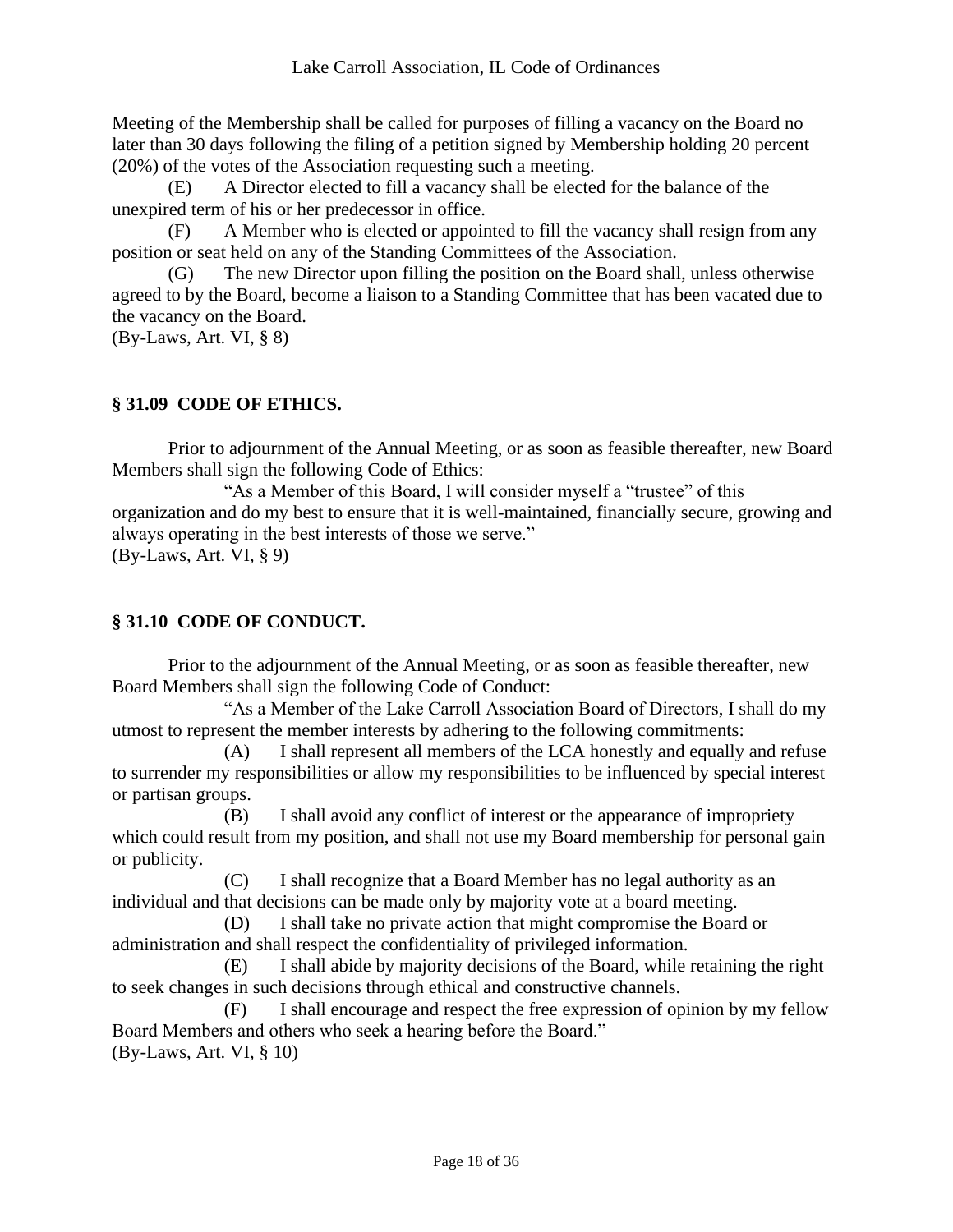## <span id="page-18-0"></span>**§ 31.11 OATH OF OFFICE.**

After signing the Code of Ethics and Code of Conduct, new Board Members will recite the following Oath of Office.

"I do solemnly swear that I will support the Constitution of the United States, the Constitution of the State of Illinois, Declaratory Statement of Covenants and Restrictions of Lake Carroll, the By-Laws, and the duties of Director to the best of my ability." (By-Laws, Art. VI, § 11)

#### <span id="page-18-1"></span>**§ 31.12 CONFLICT OF INTEREST.**

The Association may not enter into a contract with a current board member, or a corporation or partnership in which a board member or a member of his or her immediate family has a 25 percent (25%) or more interest, unless notice of intent to enter into the contract is given to lot owners within 20 days after a decision is made to enter into the contract and the lot owners are afforded an opportunity by filing a petition, signed by 20 percent (20%) of the Membership, for an election to approve or disapprove the contract. For purposes of this section, a Board member's immediate family means "the Board Member's spouse, parents, siblings, and children".

<span id="page-18-2"></span>(By-Laws, Art. VI, § 12)

## **MEETINGS OF DIRECTORS**

## <span id="page-18-3"></span>**§ 31.25 MEETINGS.**

The Board shall meet at least quarterly. Special meetings of the Board may be called by the President or any two (2) Directors and shall be held at such place as the call or notice of the meeting shall designate. The notice of a special meeting shall be given by the President in writing or orally to each Member of the Board at least three (3) days prior to the date of said special meeting. After adoption of a resolution setting forth the times of regular meetings, no notice of such meetings shall be required. In case of emergency, the three (3)-day notice period may be waived. The Board shall give the Members notice of all Board meetings at least 48 hours prior to the meeting by sending notice by using a prescribed delivery method or by posting copies of notices of meetings in entranceways or other conspicuous places in the common areas at least 48 hours prior to the meeting. (By-Laws, Art. VII, § 1)

#### <span id="page-18-4"></span>**§ 31.26 QUORUM.**

A majority of the Directors shall constitute a quorum to transact business of the Board, and the act of the majority of the Directors present at any meeting shall be deemed to be the act of the Board.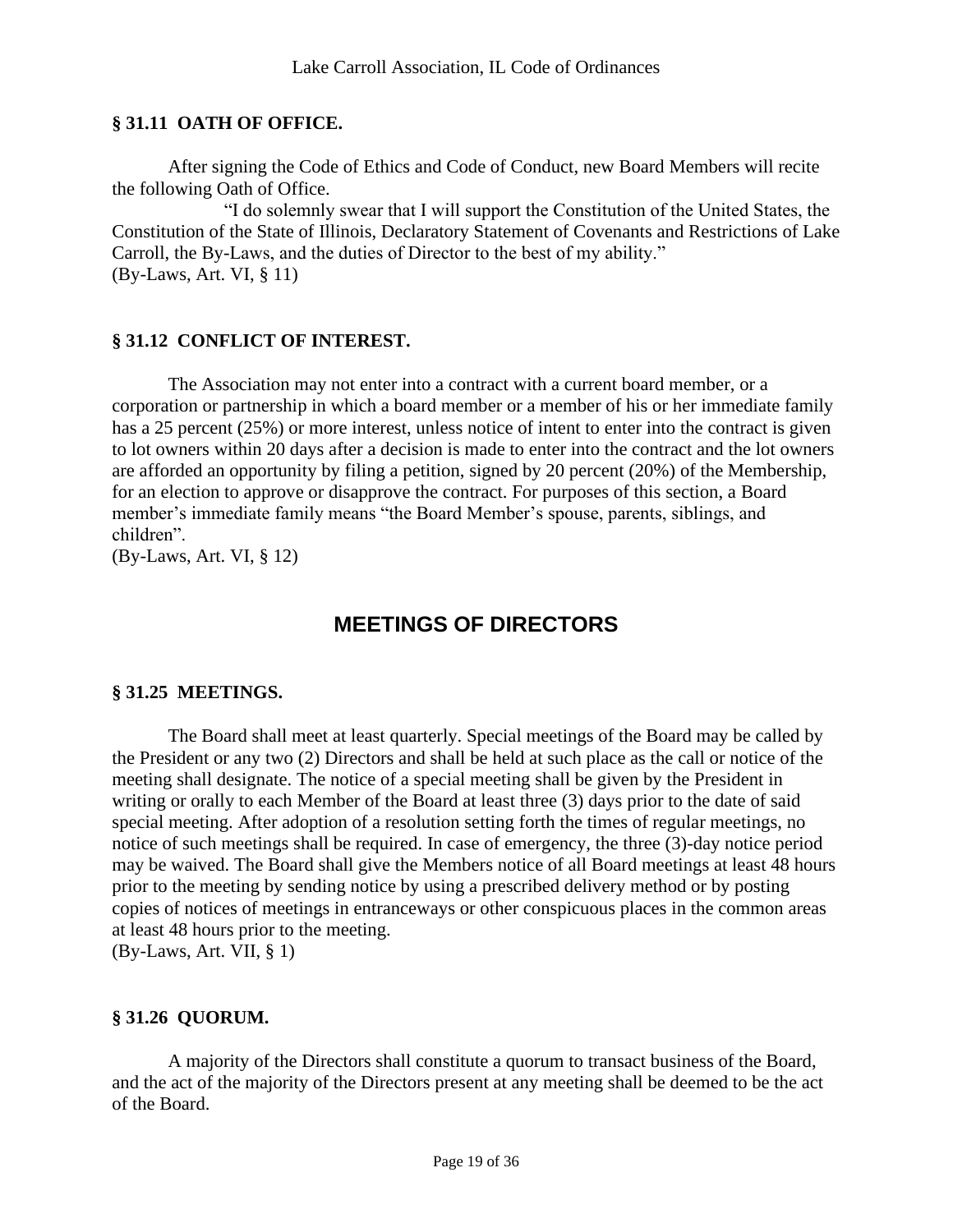<span id="page-19-0"></span>(By-Laws, Art. VII, § 2)

## **§ 31.27 OPEN MEETINGS.**

Board meetings shall be open to all Members of the Association in good standing. A majority of the voting Directors can call for a closed meeting to discuss litigation, to consider information regarding appointments, employment or dismissals, and to discuss violations of rules and regulations of the Association by a Member. Notwithstanding the foregoing, the Board shall be empowered to conduct workshops whenever deemed appropriate. No official vote may be taken at these workshop meetings. (By-Laws, Art. VII, § 3)

<span id="page-19-1"></span>

## **§ 31.28 RULES OF ORDER.**

*Robert's Rules of Order Revised* shall prevail. (By-Laws, Art. VII, § 4)

## **CHAPTER 32: OFFICERS**

<span id="page-19-2"></span>Section

- 32.01 Enumeration of officers
- 32.02 Election of officers
- 32.03 Term
- 32.04 Duties
- 32.05 Removal of officers

## <span id="page-19-3"></span>**§ 32.01 ENUMERATION OF OFFICERS.**

The Officers of the Association shall be President, Vice-President, Secretary, and Treasurer and such other Officers as the Board may from time to time by resolution create. Officers appointed by the Board that are not Directors have no voting privileges. (By-Laws, Art. VIII, § 1)

## <span id="page-19-4"></span>**§ 32.02 ELECTION OF OFFICERS.**

All officers shall be elected immediately following the Annual Meeting. (By-Laws, Art. VIII, § 2)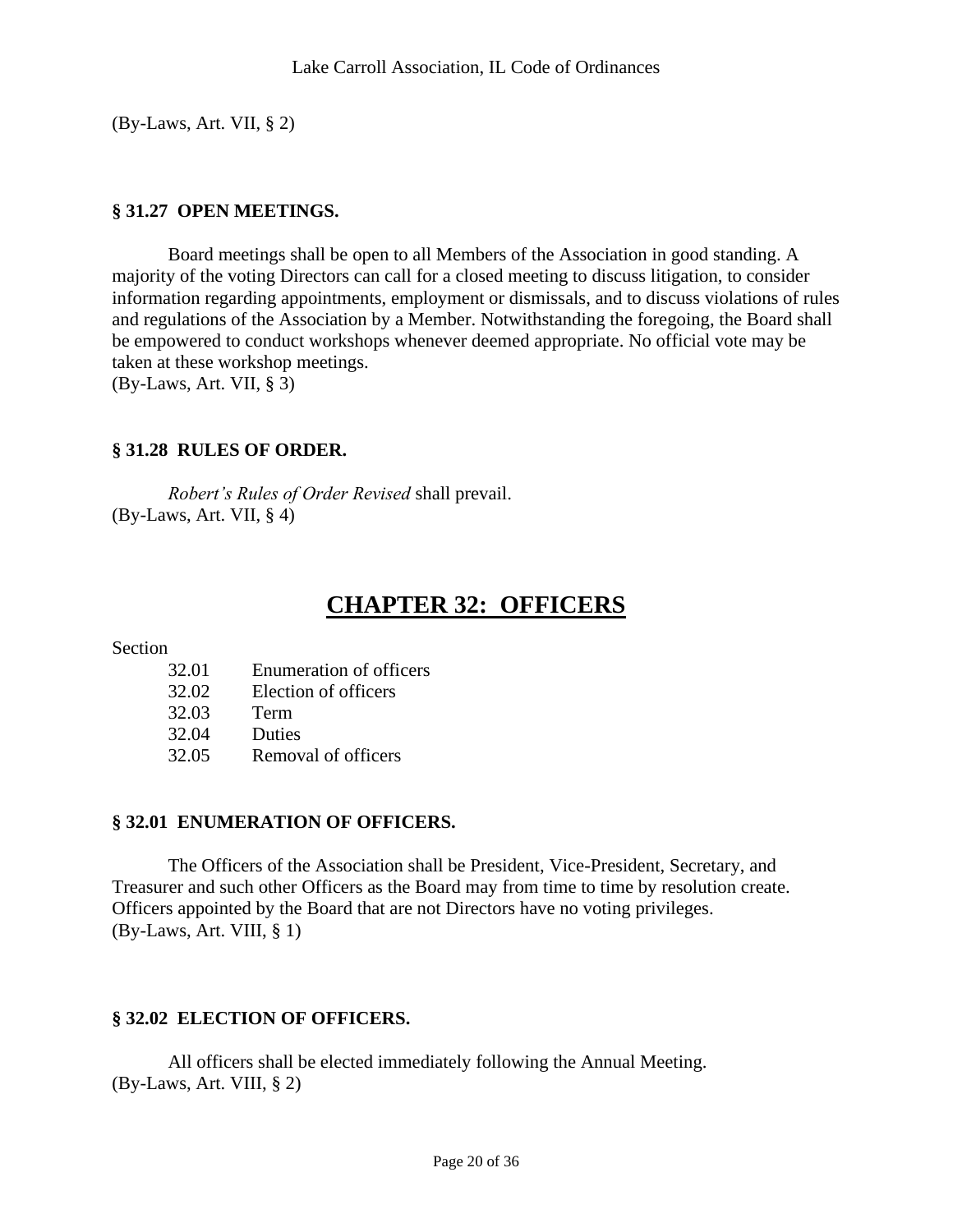#### <span id="page-20-0"></span>**§ 32.03 TERM.**

The Officers shall serve one (1) year terms. The President and Treasurer shall be limited to three (3) successive one (1) year terms. Other Officers may be re-elected annually. (By-Laws, Art. VIII, § 3)

#### <span id="page-20-1"></span>**§ 32.04 DUTIES.**

The duties of the Officers are as follows:

(A) The President shall be the principal executive Officer of the Association, except as otherwise determined by the Board, and shall be vested with the powers and duties generally incident to the office of President of a not for profit corporation.

(B) In the absence of the President, the Vice-President is temporarily empowered to act and shall be vested with the powers and duties of the President.

(C) The Secretary shall keep the minutes of the business and other matters transacted at the meetings of the Board and Members. The Secretary shall deliver, or cause to be delivered, all notices required under the By-Laws. The Secretary shall have the custody of the corporate seal and records and maintain a list of the Members and their addresses and perform all other duties incident to the office of Secretary.

(D) The Treasurer shall have custody of the funds of the Association, collect monies due, pay the obligations of the Association out of its funds, and perform such other duties as are incident to the office of Treasurer. The Board may require that the Treasurer be bonded for such amount and under such conditions as the Board may require. (By-Laws, Art. VIII, § 4)

## <span id="page-20-2"></span>**§ 32.05 REMOVAL OF OFFICERS.**

Any Officer may be removed from office when, in the judgment of the Board, the best interests of the Association will be served by such removal. The act to remove any officer must be by a two-thirds (2/3) vote of all Board Members. (By-Laws, Art. VIII, § 5)

## **CHAPTER 33: MEMBERSHIP**

<span id="page-20-3"></span>**Section** 

#### *Membership Obligations*

| 33.01 | Categories of membership                              |
|-------|-------------------------------------------------------|
| 33.02 | Privileges                                            |
| 33.03 | Responsibilities                                      |
| 33.04 | Suspension of voting privileges and member privileges |
|       |                                                       |

33.05 Voting rights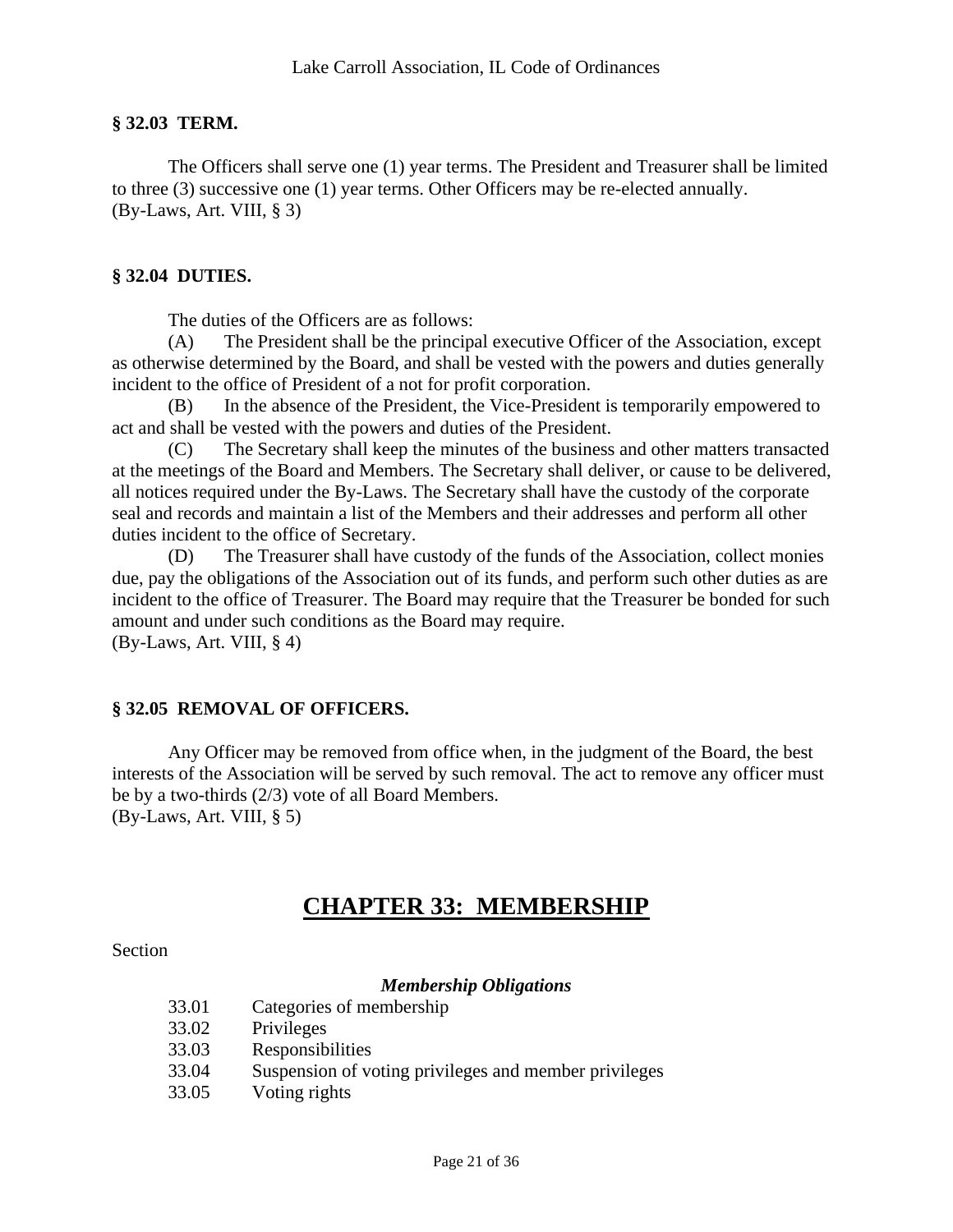- 33.06 Certificate of membership
- 33.07 Termination

## *Meetings of Members*

- 33.20 Place of meetings
- 33.21 Annual meeting
- 33.22 Special meetings of the association
- 33.23 Notice of meetings of the association
- 33.24 Quorum
- 33.25 Proxies
- 33.26 Rules of order

## *Duties of Members*

- 33.40 Payment of assessments
- 33.41 Priority of lien
- 33.42 Enforcement
- 33.43 Proof of payment
- 33.44 Transfer of membership

## *Rentals*

- 33.55 Administration
- 33.56 Rights and obligations
- <span id="page-21-0"></span>33.57 Owner additional requirements

## **MEMBERSHIP OBLIGATIONS**

## <span id="page-21-1"></span>**§ 33.01 CATEGORIES OF MEMBERSHIP.**

(A) There shall be Members and Associate Members in the Association.

(B) Each Owner may, by reason of ownership, become a Member of the Association as either a Primary Member or a Co-Owner Member.

(C) One Owner shall be designated as the Primary Member for a Lot who is responsible for paying the annual assessments levied against Lots in the Development and for having voting privileges. A pair of Owners who are Spouses/Domestic Partners may jointly be designated as Primary Members for a Lot.

(D) All Owners other than Primary Members may become a Co-Owner Member upon paying appropriate membership dues.

(E) If not otherwise a Member, each of the following shall be Associate Members of the Association:

(1) The Spouse/Domestic Partner of a Member and/or their children who have the same principal residence;

(2) Associate Members upon paying appropriate membership dues who were grandfathered prior to 1-1-2010;

(3) Persons who are considered Tenants or Regular Occupants upon paying appropriate membership dues;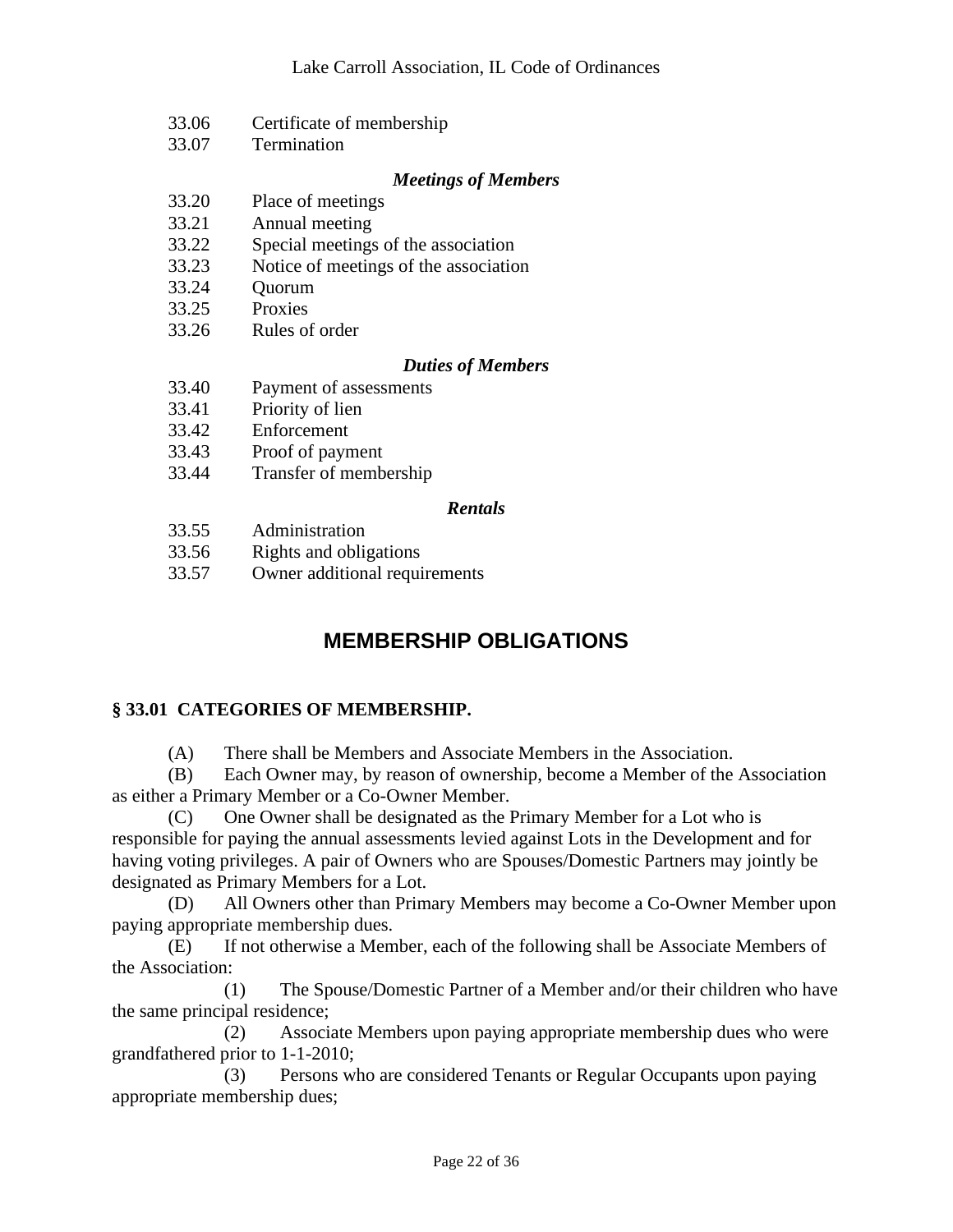(4) Persons who by virtue of contractual agreements with the Association are entitled to membership in the Association upon paying appropriate membership dues, if required by the agreement.

<span id="page-22-0"></span>(By-Laws, Art. III, § 1)

## **§ 33.02 PRIVILEGES.**

(A) All members shall be entitled to use of the amenities subject to the provisions of the Declarations, these By-Laws, and such other rules and regulations as may be established by the Board, including but not limited to the payment of dues or assessments on a current basis.

(B) Members shall be entitled to lease their Lake Carroll dwelling to others subject to the provisions of State and County regulations, the Declarations, these By-Laws, and such other rules and regulations as may be established by the Board.

(Membership approved 12-1-2013)

(C) Leasing of a Lot which does not have a dwelling shall not be permitted. (Membership approved 12-1-2013)

(D) Sub-Leasing shall not be permitted.

(Membership approved 12-1-2013)

(E) Leasing to non-members for a period of time less than six (6) months shall not be permitted.

(Membership approved 12-1-2013)

(F) Associate Members, upon payment of associate membership dues as are from time to time assessed, shall have the right to use all amenities of the Association but shall have no voting privileges and may not serve as Directors of the Association. (By-Laws, Art. III, § 2)

## <span id="page-22-1"></span>**§ 33.03 RESPONSIBILITIES.**

(A) Each member shall agree to and be aware of the Declarations, By-Laws and Rules and Regulations of the Association and shall be subject to them.

(B) Primary Members, along with their Spouses/Domestic Partners and/or their children who have the same principal residence, are considered in "good standing" upon paying appropriate membership dues as well as all other assessments and charges on a current basis as determined from time to time by the Board of Directors.

(C) Co-Owner Members and Associate Members not included in (B) above who wish to have the right to use amenities of the Association due to their membership, along with their Spouses/Domestic Partners and/or their children who have the same principal residence, shall be considered to be in "good standing" upon paying appropriate membership dues as well as all other assessments and charges on a current basis as determined from time to time by the Board of Directors.

(D) All Members are responsible for the actions of their guests whether or not the Member is present on Lake Carroll environs during the duration of the guests' visit. (By-Laws, Art. III, § 3)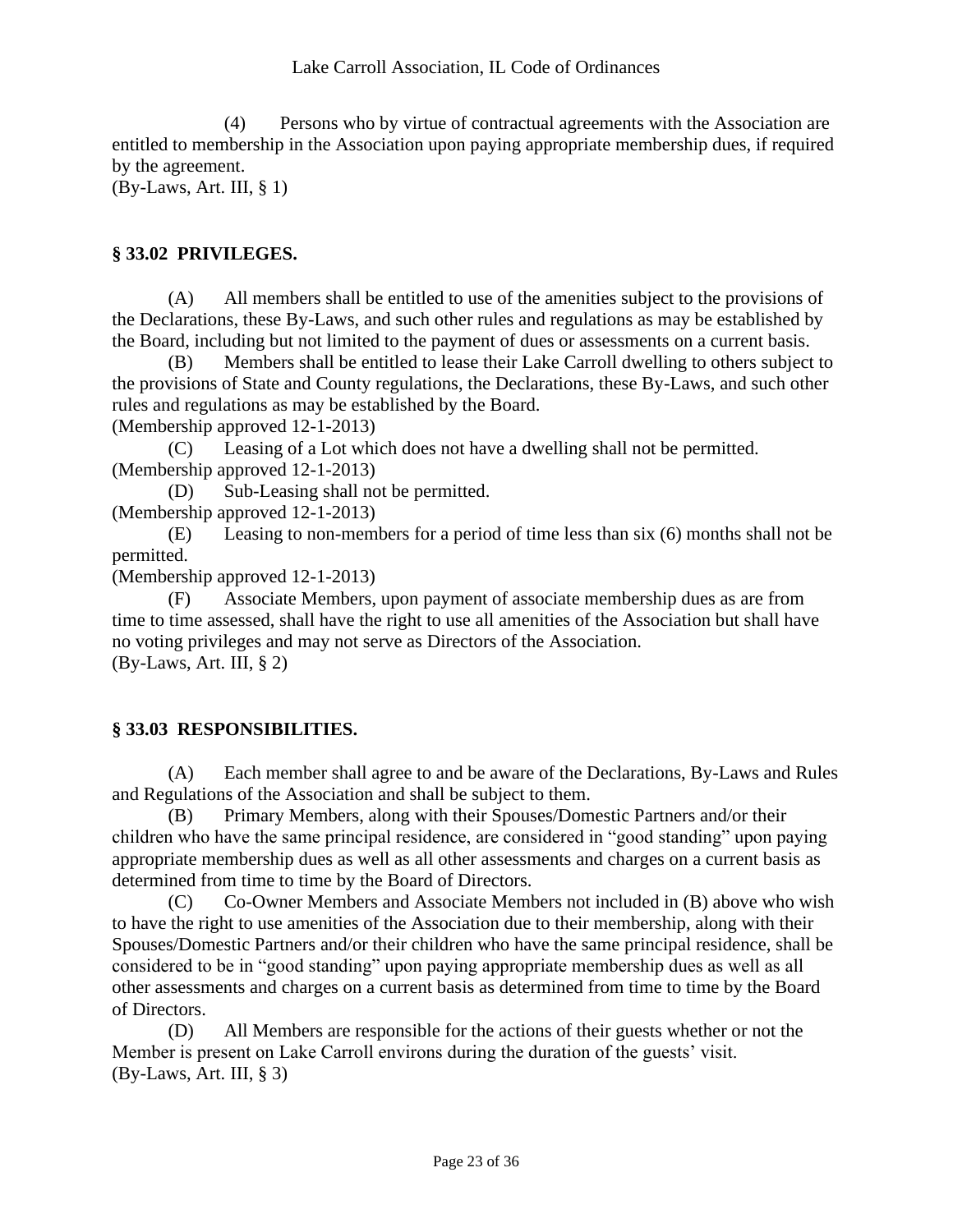## <span id="page-23-0"></span>**§ 33.04 SUSPENSION OF VOTING PRIVILEGES AND MEMBER PRIVILEGES.**

(A) The Board shall suspend voting privileges of any Member, and the privilege of any Member to use the Association's amenities for any period during which Association dues, assessments or other charges remain unpaid.

(B) The Board may suspend any and all privileges of any member for a single egregious act, any continuing or repeated violation(s) of the provisions of the Declaration, these By-Laws and/or the Rules and Regulations of the Association after the existence thereof shall have been declared by the Board. Prior to the suspension of a Member's privilege to use the common area, the Board will give the offending Member an opportunity for a hearing. The hearing will be conducted by the Board, and the offending Member will be afforded an opportunity to be represented by an attorney and allowed to question any witnesses or review statements relative to the violation giving rise to the possible suspension.

(C) Suspension of Member privileges shall be enforced by the Board and requires action by two- thirds (2/3) vote of the Board of Directors.  $(By-Laws, Art, III, § 4)$ 

## <span id="page-23-1"></span>**§ 33.05 VOTING RIGHTS.**

There shall be one (1) vote for each set of dues assessed against a lot. A set of lots that has been replated into a single lot shall be entitled to one (1) vote for each set of dues required for that lot. A set of lots designated in a contiguous lot agreement between the owner and the Association shall only be entitled to one (1) vote. If there are multiple owners only the Primary Member shall be entitled to vote on any issue where the vote of members is required. Co-Owner Members and Associate Members shall not be entitled to vote. However, where there is more than one (1) owner of a lot, if only one (1) of the multiple owners is present at a meeting of the membership, he or she is entitled to cast the member vote associated with that lot.  $(By-Laws, Art. III, § 5)$ 

## <span id="page-23-2"></span>**§ 33.06 CERTIFICATE OF MEMBERSHIP.**

Certificates of Membership and/or amenity cards as proof of membership in the Association may be issued to Members in accordance with By-Laws § 30.04, Definitions. Records (including names, addresses, and telephone numbers) of all Members shall be maintained by the Association. (By-Laws, Art. III, § 6)

## <span id="page-23-3"></span>**§ 33.07 TERMINATION.**

(A) Membership, for Members and Associate Members, terminates upon the sale of their property.

(B) When an Associate Member ceases to live at the same principal residence as the Member, their Membership terminates.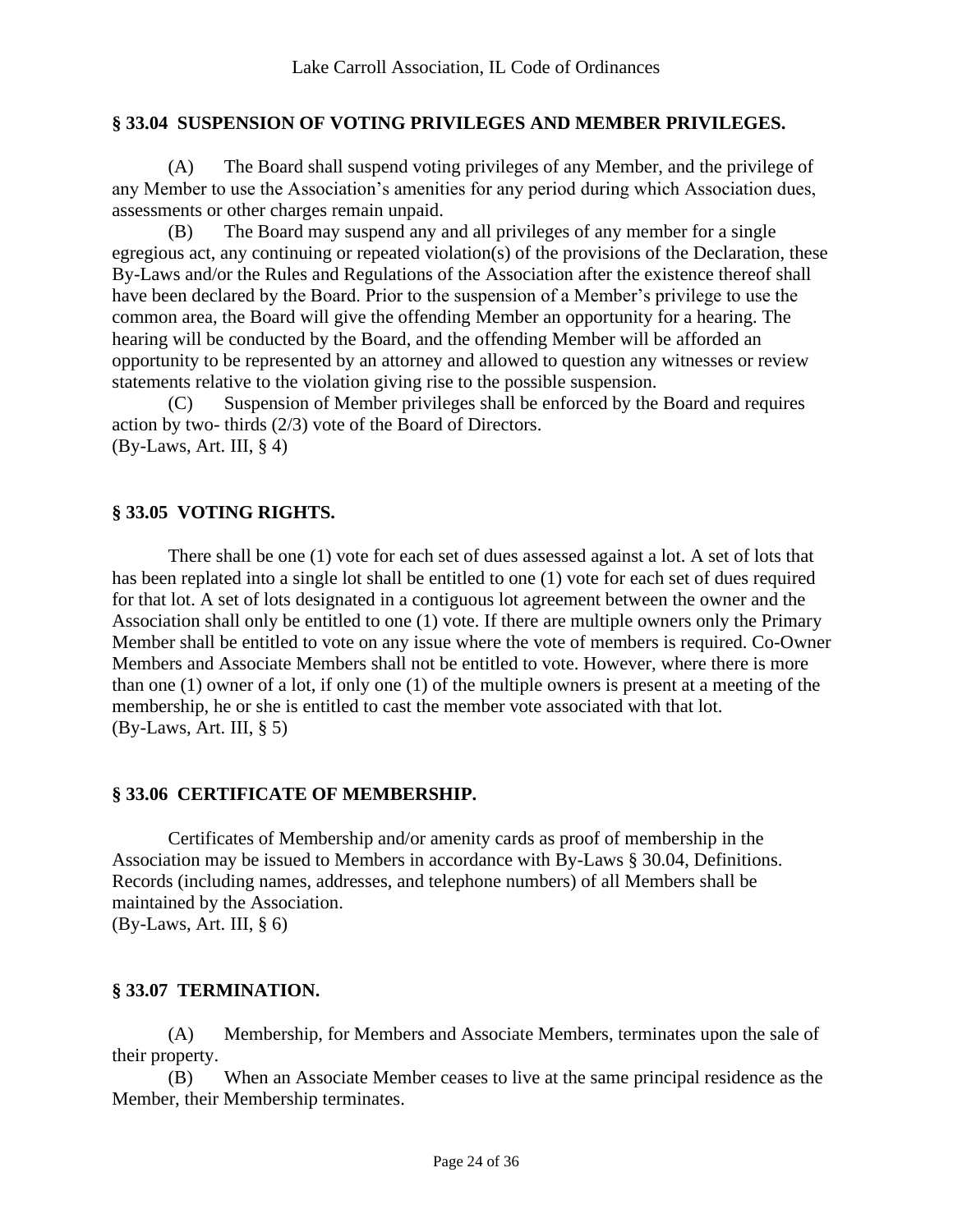(C) Such person/persons shall remain liable for all Association charges incurred prior to the giving of written notice to the Association that such person is no longer eligible for Membership.

<span id="page-24-0"></span>(By-Laws, Art. III, § 7)

## **MEETINGS OF MEMBERS**

## <span id="page-24-1"></span>**§ 33.20 PLACE OF MEETINGS.**

Any meeting of the Members of the Association shall be held in the State of Illinois at such place therein as may be stated in the notice of such meeting. (By-Laws, Art. IV, § 1)

## <span id="page-24-2"></span>**§ 33.21 ANNUAL MEETING.**

The Annual Meeting of the Association shall be held on the first Sunday of December each year. (By-Laws, Art. IV, § 2)

## <span id="page-24-3"></span>**§ 33.22 SPECIAL MEETINGS OF THE ASSOCIATION.**

(A) Special meetings of the Association may be called by the Board at any time in the manner herein provided. A special meeting may be called by a written request to the Board of Directors of no less than 50 Members who would have a right to vote at such meeting. At a special meeting, no business shall be conducted except that stated in the notice of said meeting.

(B) Notice of the special meeting shall set forth the purpose of such meeting. If the stated purpose of the special meeting will not serve any legitimate purpose, as determined by a vote of two-thirds (2/3) of the then constituted Board of Directors, the request for such special meeting may be dishonored and in that event, the purpose for which said special meeting was requested shall be placed on the agenda of the next Annual Meeting of the Association. (By-Laws, Art. IV, § 3)

## <span id="page-24-4"></span>**§ 33.23 NOTICE OF MEETINGS OF THE ASSOCIATION.**

Written notice of the place, date and hour of the meeting, and in the case of a special meeting, the purpose or purposes for which the meeting is called, shall be delivered not less than ten (10) days nor more than 30 days before the date of the meeting by mail to each Member entitled to vote at such meeting. Such notice shall be deemed to have been delivered when deposited in the United States mail, addressed to the Member at his or her address as it appears on the records of the Association, with postage prepaid. Provided further, such notice may be published in any newspaper or publication printed under the auspices of the Association and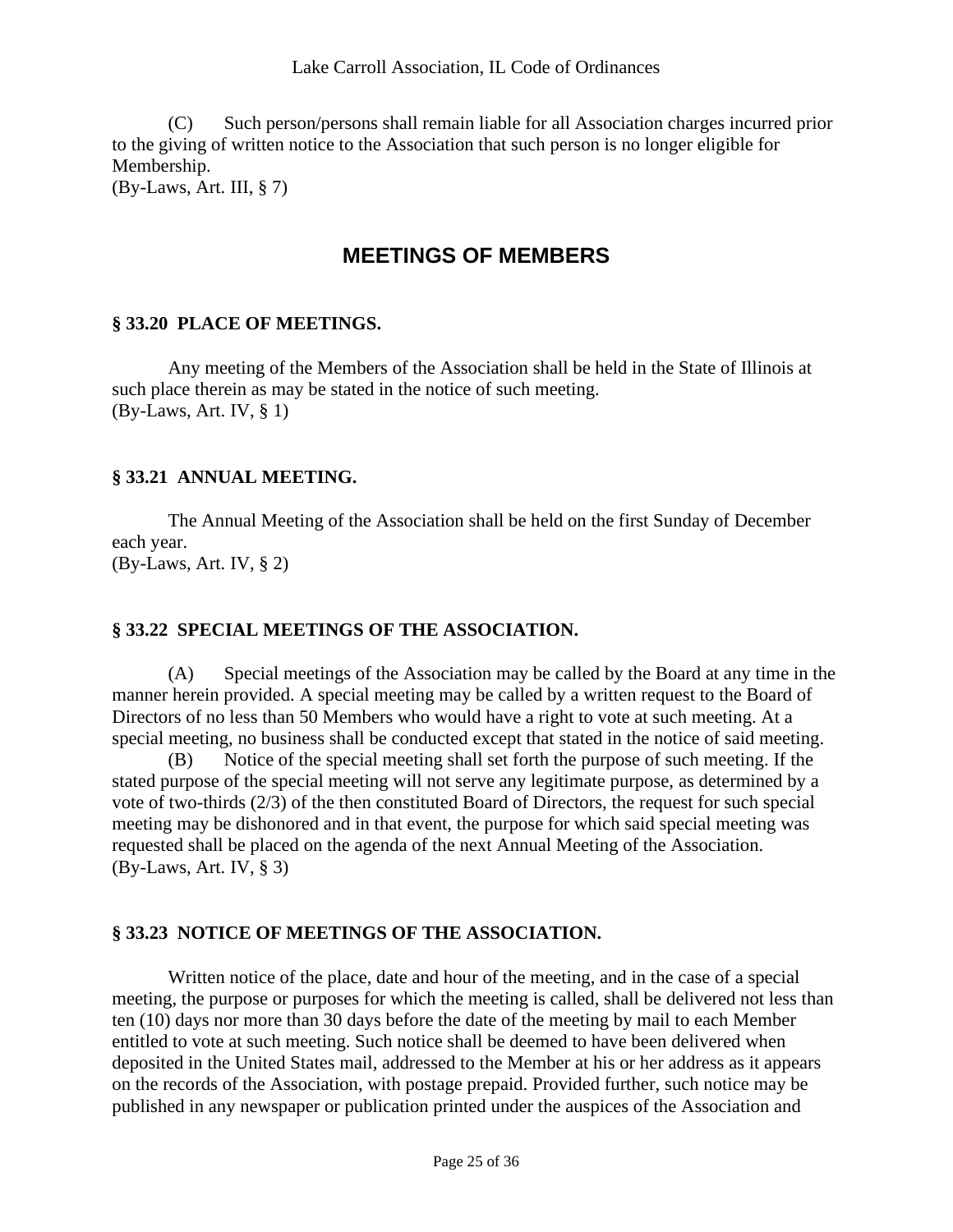distributed generally among Members of the Association. Provided further, such notice may be accomplished using acceptable technological means for those Members who provide written authorization to do so.

<span id="page-25-0"></span> $(By-Laws, Art. IV, § 4)$ 

## **§ 33.24 QUORUM.**

(A) A quorum at either a special meeting or the Annual Meeting shall be ten percent (10%) of the Members entitled to vote at such meeting in person or by proxy.

(B) The vote of a majority of the votes entitled to be cast at any meeting at which a quorum is present shall be necessary for the adoption of any matter voted upon by the Members, unless a greater proportion is required by law. (By-Laws, Art. IV, § 5)

## <span id="page-25-1"></span>**§ 33.25 PROXIES.**

(A) Every Member entitled to vote or execute consents shall have the right to do so either in person, or by proxy by submitting an association-issued proxy vote card executed by such Member and filed with the Secretary of the Association prior to the start of the meeting.

(B) The basis on which proxy voting will take place on the proxy vote card shall include a "yes", "no", or "abstain" option for each item presented to the Membership. (By-Laws, Art. IV, § 6)

(C) The proxy vote card shall also authorize the Board of Directors or other Property Owner, at their discretion, to cast the Member's vote on such separate routine matters and questions, other than the items presented to the Membership on the ballot, as may come before the Membership.

(D) The Board shall adopt procedures which safeguard the integrity of the proxy voting process. The procedures may include proxy voting using acceptable technological means for those Members who provide written authorization to do so.

<span id="page-25-2"></span>(E) Proxy vote card shall be valid only for the meeting or the adjourned meeting (to a date and time certain) for which they are issued.

## **§ 33.26 RULES OF ORDER.**

*Robert's Rules of Order Revised* shall prevail. (By-Laws, Art. IV, § 7)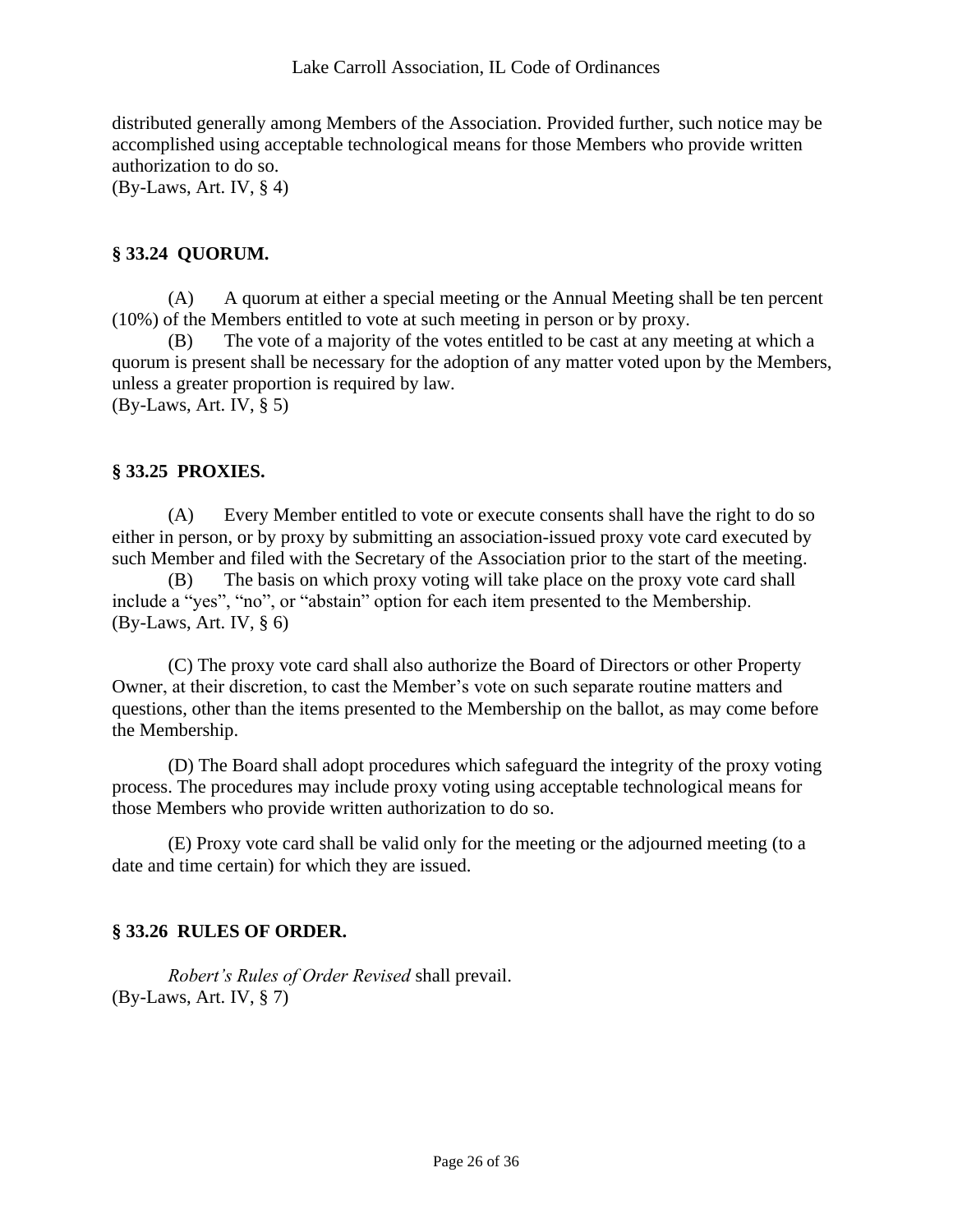## **DUTIES OF MEMBERS**

## <span id="page-26-1"></span><span id="page-26-0"></span>**§ 33.40 PAYMENT OF ASSESSMENTS.**

(A) All charges or assessments levied by the Association shall be paid to it on or before the date or dates fixed by resolution of the Board. All Primary Members shall be liable for payment of assessments regardless of whether said Member utilizes the Association amenities. All Co-Owner Members who choose to use the amenities as a Member shall be liable for payment of additional membership dues. If not so paid, the amount of such assessment, plus any other charges thereon, including interest at the maximum limit provided by law per annum from date of delinquency and the costs of collection, including attorneys' fees, if any, shall constitute and become a lien on the lot so assessed. Where the assessment has not been paid by the Member, the Board shall cause to be recorded in the office of the County Recorder of Deeds a Notice of Assessment Lien which shall state the amount of such assessment and such other charges and a description of the Lot which has been assessed and for which a lien for said unpaid assessment shall attach. Such Notice of Assessment Lien shall be signed by the Secretary of the Association on behalf of the Association.

(B) Upon payment of said assessment and charges, or other satisfaction thereof, the Board shall, within a reasonable time, cause to be recorded the satisfaction and release of said lien the cost of which shall be paid for by the Member. Such Member who has failed to pay said assessment on any Lot owned shall be denied further use of any Association amenities unless and until all past due assessments have been paid in full, regardless of the year incurred.

(C) All Associate Members, except Spouses/Domestic Partners of a Member and/or their children who have the same principal residence, who are desirous of using the Association amenities shall be obligated to pay membership dues against that individual Associate Membership prior to being permitted to utilize any Association amenities. No lien shall attach to any Notice of Assessment levied against any Associate Member. However, no Associate Member or their family members shall be permitted use of any Association amenities unless and until all past due membership dues have been paid in full, regardless of the year incurred. (By-Laws, Art. V, § 1)

## <span id="page-26-2"></span>**§ 33.41 PRIORITY OF LIEN.**

Conveyance of any lot shall not affect any lien for assessments provided herein. Such lien shall be prior to all other liens recorded subsequent to said assessment. (By-Laws, Art. V, § 2)

## <span id="page-26-3"></span>**§ 33.42 ENFORCEMENT.**

The lien provided herein may be foreclosed by the Association by suit, in like manner as a mortgage and, in such event, the Association may be a bidder at the foreclosure sale. The Association shall be entitled to collect in such proceedings all expenses of foreclosure including, but not limited to, reasonable attorney's fees, the costs of documentary evidence, abstracts and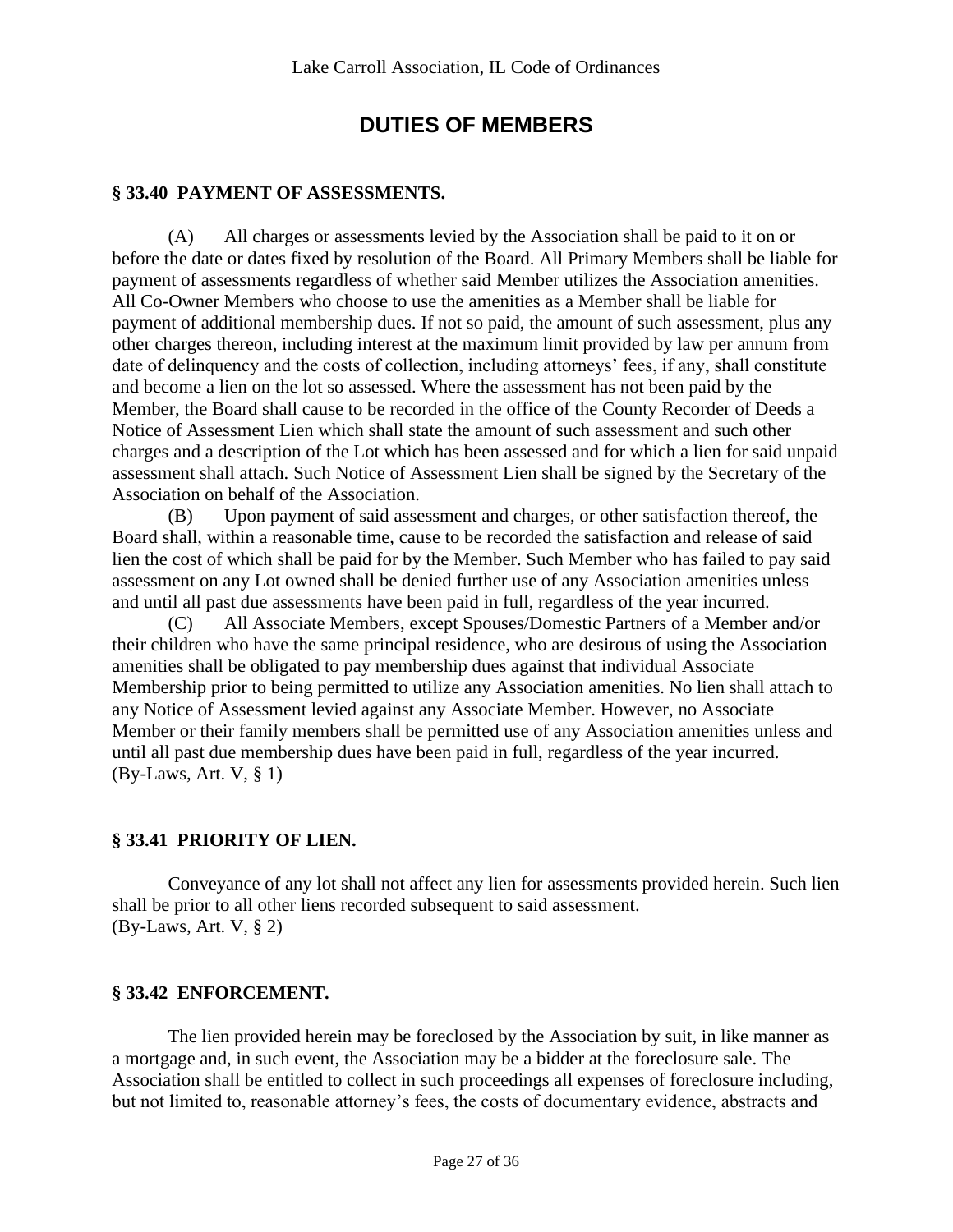other title reports. The Association may also pursue any other remedy against any Owner owing money to it which is available to the Association by law or in equity for the collection of debt. (By-Laws, Art. V, § 3)

## <span id="page-27-0"></span>**§ 33.43 PROOF OF PAYMENT.**

Upon request, the Association shall furnish a statement certifying that all assessments then due have been paid or indicating the amount then due.  $(By-Laws, Art. V, § 4)$ 

## <span id="page-27-1"></span>**§ 33.44 TRANSFER OF MEMBERSHIP.**

The Association shall not be required to transfer memberships on its books or to allow the exercise of any rights or privileges of membership on account thereof to any Owner or to any person claiming under them unless or until all assessments and charges to which they are subject have been paid.

<span id="page-27-2"></span>(By-Laws, Art. V, § 5)

## **RENTALS**

## <span id="page-27-3"></span>**§ 33.55 ADMINISTRATION.**

(A) *REGISTRATION.* It shall be the duty and obligation of any Owner who contracts for or permits, either directly or indirectly the use or occupancy of a Dwelling by a Lessee to register with the Association as follows:

(1) Provide acceptable written documentation, as may be appropriate, that a special use permit has been issued by the appropriate governmental authorities.

(2) No less than two (2) weeks prior to the use and/or occupancy of a Lessor's Dwelling by a Lessee, the Lessor shall register as a Lessor with the Association using forms provided by the Association.

(3) (a) A Lessor shall deliver to the Association a copy of the signed lease or if the lease is oral, a memorandum of the lease and the terms of the lease, no less than ten (10) days prior to occupancy or ten (10) days after the lease is signed, whichever occurs first. This includes leases between a Lessor and a Member Lessee.

(b) Additionally, within this time period, the Lessor shall execute a power of attorney authorizing the Board of Directors to act on his or her behalf in evicting the Tenant for failure to adhere to the terms of the Declarations, By-Laws or Rules and Regulations of the Association.

(4) A Lessee who wishes to use the amenities as an Associate Member shall register his or her vehicles and pay fees as hereinafter provided as specified in § 53.01(C) of the Rules and Regulations.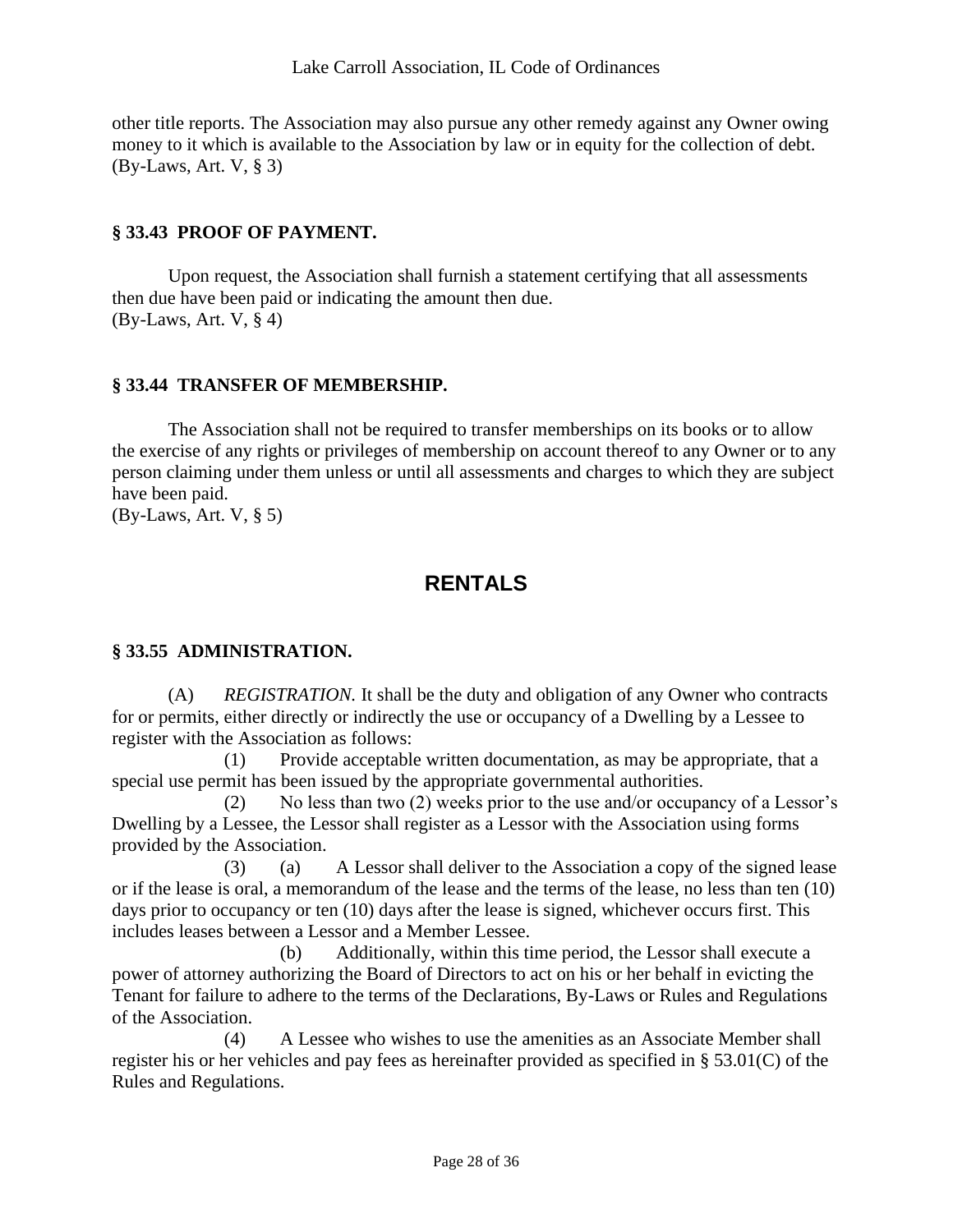(B) *FEES AND CHARGES.*

(1) A Lessee who is not a member and wishes to use the amenities as an Associate Member shall pay a Membership fee equal to the annual dues, prorated to the length of the lease.

(2) Lessors shall be held responsible for any unpaid fines or damage to Association property by their Lessees.

<span id="page-28-0"></span>(By-Laws, Art. X, § 1) (Membership approved 12-1-2013)

## **§ 33.56 RIGHTS AND OBLIGATIONS.**

(A) Lessors are fully responsible for the actions of their non-member Lessees.

(B) A Lessee who is considered a Tenant or Regular Occupant has the right to pay a membership fee, in which case that Lessee shall be considered an Associate Member in good standing.

(C) The terms of all Governing Documents, By-Laws and Rules and Regulations of the Association shall be applicable to Lessees and shall be deemed to be incorporated in any lease for a dwelling owned by a Lessor.

(D) It is the obligation of the Lessor to provide a copy of the By-Laws and Rules and Regulations of the Association to their non-member Lessees.

(E) It is the obligation of the Lessee to be aware of the By-Laws and Rules and Regulations of the Association.

(F) It is the obligation of the Lessor to be a member in good standing, pay, and keep current any and all Association fees, assessments, charges, costs and expenses which may be imposed upon the Lessor by the Association.

(G) It is the obligation of the Lessor to show satisfactory evidence of garbage collection at the dwelling being leased that is acceptable to the Association. (By-Laws, Art. X, § 2) (Membership approved 12-1-2013)

## <span id="page-28-1"></span>**§ 33.57 OWNER ADDITIONAL REQUIREMENTS.**

(A) The Lease must be made expressly subject to the terms of the Declarations, By-Laws, and Rules and Regulations of Lake Carroll.

(B) In the event of any default by any Lessor, his or her Tenant, or guest in the performance of obligations under the Declarations, By-Laws, or the Rules and Regulations of the Board of Directors, the Board or its agents, shall have such rights and remedies as provided in the Declarations and By-Laws including the right, but not the obligation, to file in the name of the Lessor to an action for possession against his or her tenant for the benefit of all other Lessors in the manner prescribed by Article IX of the Illinois Code of Civil Procedure. Any attorney's fees incurred by the Association arising out of a default by any Lessor, his or her tenant, or guest in the performance of any of the provisions of the Declarations and By-Laws, Rules and Regulations or any applicable statute or ordinance of Carroll County shall be added to, and deemed a part of the assessments and charges under the Declarations. (By-Laws, Art. X, § 3) (Membership approved 12-1-2013)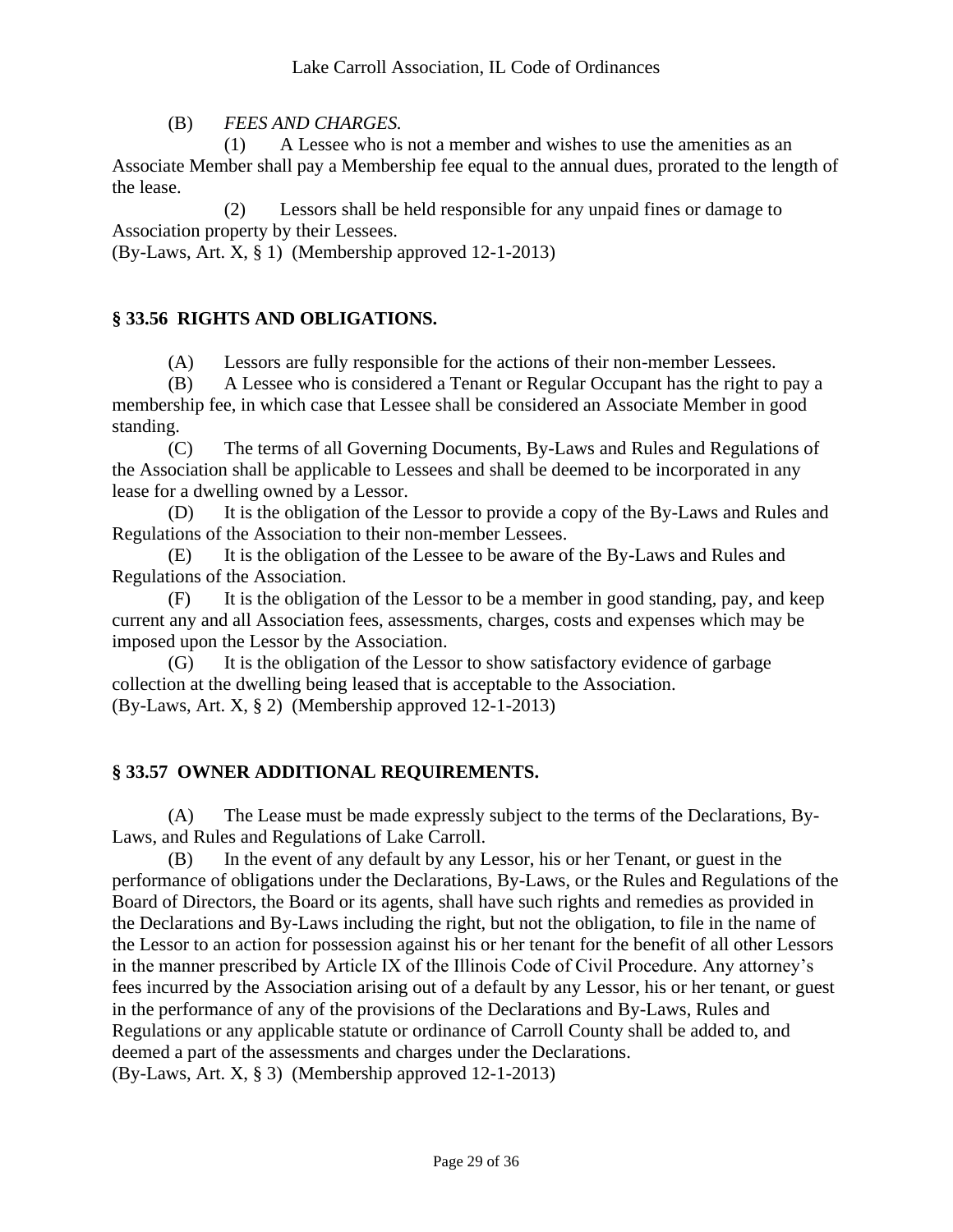## **CHAPTER 34: COMMITTEES**

## <span id="page-29-0"></span>Section

- 34.01 Standing committees
- 34.02 Architectural/Environmental Committee
- 34.03 By-Laws Committee
- 34.04 Campground Committee
- 34.05 Clubhouse Committee
- 34.06 Finance Committee
- 34.07 Golf Committee
- 34.08 Infrastructure Committee
- 34.09 Lake Conservation Committee
- 34.10 Marketing Committee
- 34.11 Safety Committee
- 34.12 Recreation Committee
- 34.13 Steering Committee
- 34.14 Wildlife Management Committee
- 34.15 Clubs

## <span id="page-29-1"></span>**§ 34.01 STANDING COMMITTEES.**

- (A) The standing committees of the Association shall be:
	- (1) Architectural/Environmental.
	- (2) By-Laws.
	- (3) Campground.
	- (4) Clubhouse.
	- (5) Finance.
	- (6) Golf.
	- (7) Infrastructure.
	- (8) Lake Conservation.
	- (9) Marketing.
	- (10) Recreation.
	- (11) Safety.
	- (12) Steering.
	- (13) Wildlife Management.

(B) Each Committee shall consist of chairperson and two (2) or more members. The chairperson will be elected by the committee members at the first committee meeting of the year. If a chairperson gives up the chair due to resignation or other cause, a new chairperson will be elected at the next meeting. The election results must be included in the minutes of the committee meeting. The Board will assign members of the Board of Directors to serve on each Committee as liaison. The Board President and General Manager shall be ex-officio members on all Committees. The liaison Board Member shall have no vote. The General Manager may appoint a staff member as an additional liaison to all committees. The Staff Member shall have no vote.

(Membership approved 12-1-2013)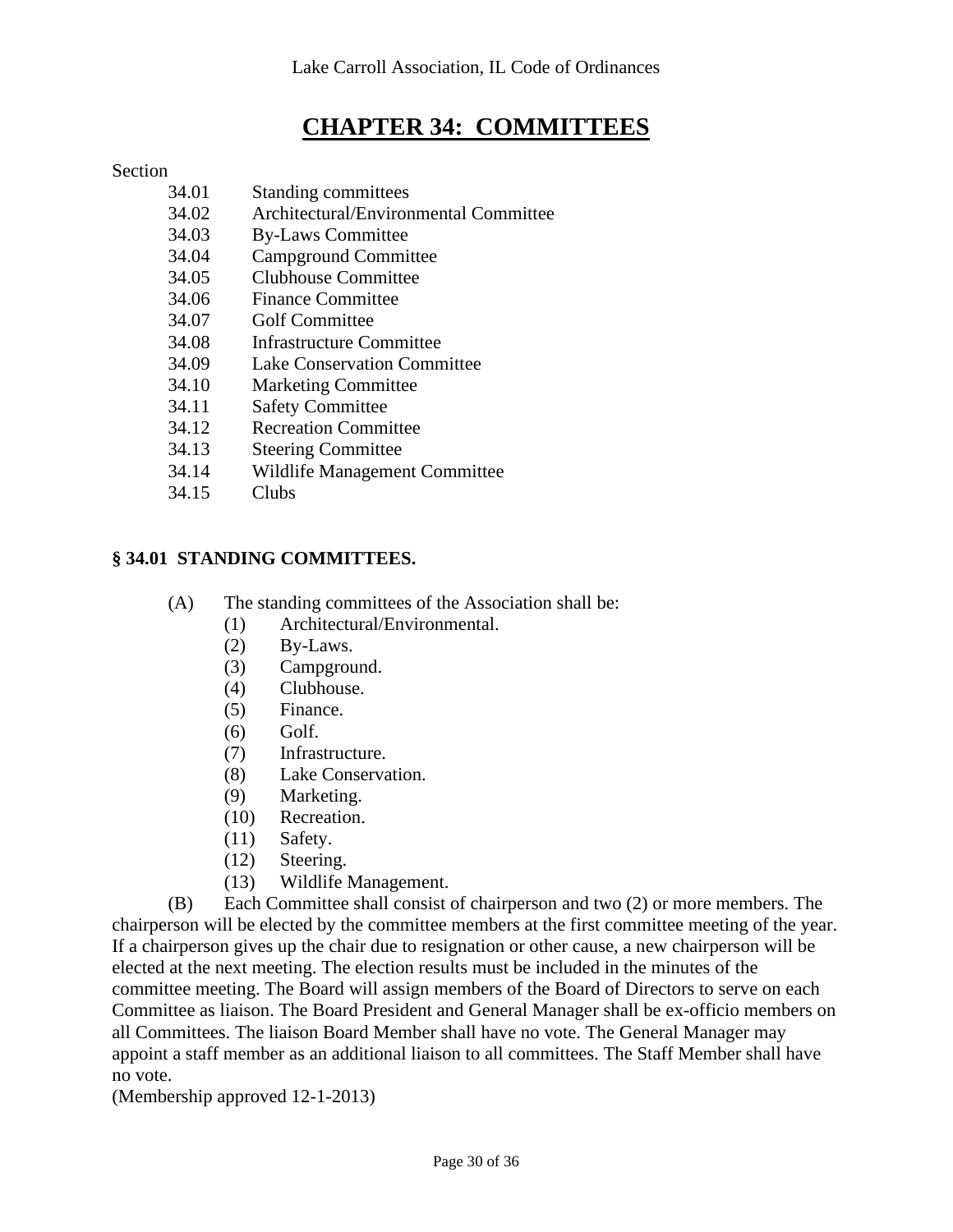(C) The Board may appoint other Committees as it deems desirable. The Board shall seek Committee nominees and make appointments. Committee member appointments and removals are by majority vote of the Board of Directors. Effective January 1, 2015, each member of a committee, unless removed as provided by a majority of the Board of Directors, shall continue as such until their successor is appointed and has qualified. In addition to making appointments from time to time when vacancies arise, the Board of Directors shall consider and review all committee appointments at the March 2015 Regular Board Meeting and every three (3) years thereafter.

## (Membership approved 12-1-2013)

(D) It shall be the duty of each Committee to receive comments from Members involving Association functions, duties and activities within its field of responsibility. Committees may propose conjoined activities with other cognizant committees when a proposed project or activity exceeds an individual committee's capabilities or its mission statement. It shall dispose of such comments, as it deems appropriate or refer them to other Committees or the Board.

(E) Each standing Committee will make recommendations to the Board. Such recommendations will be in writing. Rejection, acceptance, or modifications by the Board will be announced at regular Board meetings.

<span id="page-30-0"></span> $(By-Laws, Art. IX, § 1)$ 

## **§ 34.02 ARCHITECTURAL/ENVIRONMENTAL COMMITTEE.**

(A) The Architectural/Environmental Committee recommends building rules and regulations, and fee/fine structures to the Board for approval. A qualified member of one (1) of the allied physical design professions (civil engineer, architect, land planner, etc.) is included in its membership. The Lake Carroll building inspector shall serve as a staff liaison to the A/E Committee.

(By-Laws, Art. IX, § 2)

(B) Violations of any Lake Carroll Building Rules and Regulations or related governing documents of the Lake Carroll Association shall only be cited by the Lake Carroll building inspector or other person designated by the General Manager. Neither the A/E Committee nor any of its members nor any other party shall have the authority to issue citations for said violations, nor shall they have the authority to direct or otherwise participate in, either directly or indirectly, the issuance of any such citations.

(C) The A/E Committee shall establish and maintain an architectural/environmental review panel composed of three of its members to perform the functions of the Environmental Control Committee as specified in the Covenants, including the review and approval of plans for proposed construction, rip rap, septic systems and other improvements to lots. A qualified member of one (1) of the allied physical design professions (civil engineer, architect, land planner, etc.) shall be included in its membership.

(D) The A/E Committee shall establish and maintain a hearing panel selected from its members. After providing proper notice for a hearing, the hearing panel shall adjudicate citations written by the building inspector. The hearing may be attended by the accused, the building inspector who issued the citation, and any witnesses summoned by either party. This panel may deliberate concluded testimony and questioning in closed session upon a motion duly made,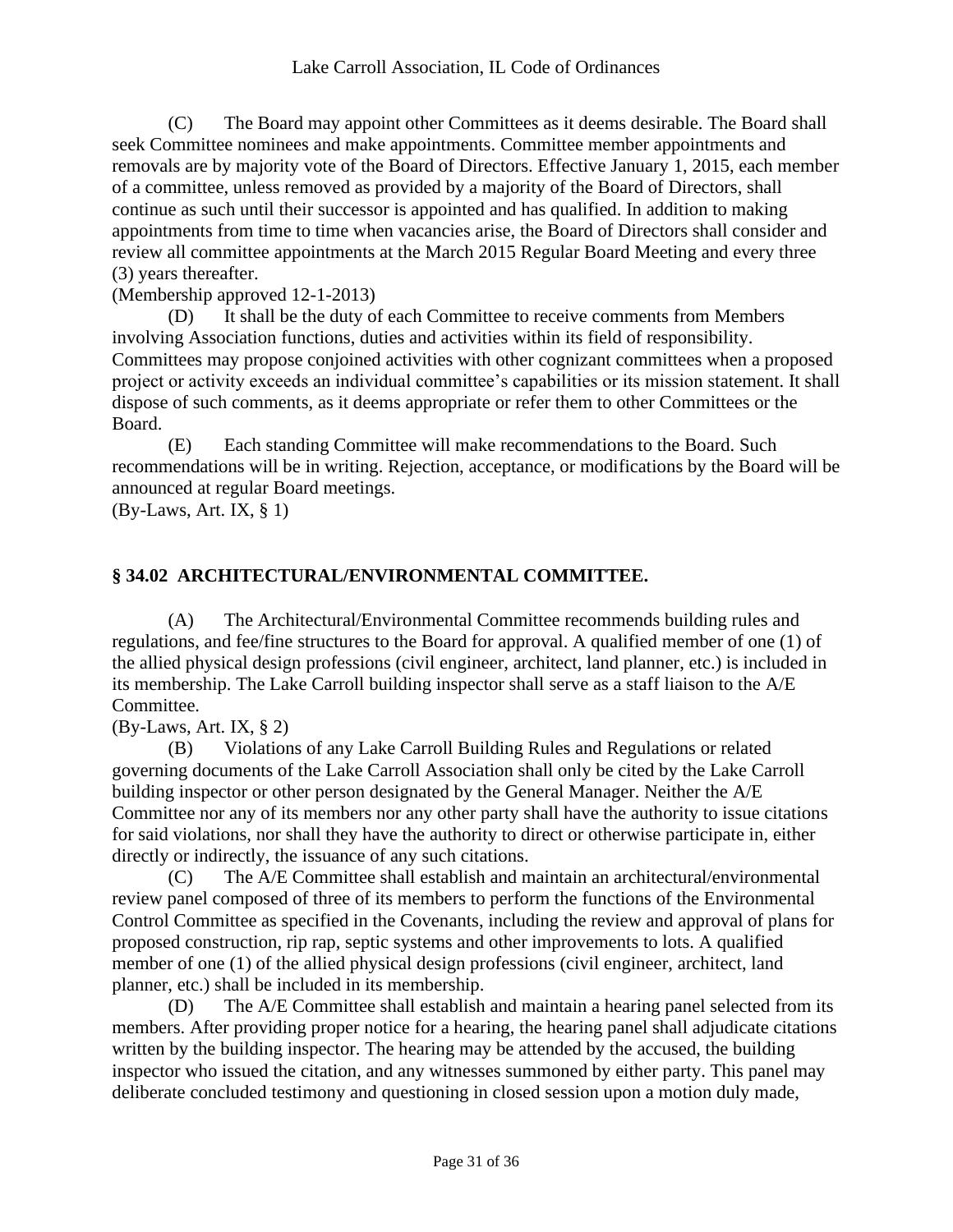seconded and approved by a majority of the panel's members. The hearing panel has authority to institute fines in accordance with Board approved schedules. The accused shall have the right to appeal to the Board any decision of the hearing panel within 30 days after the entry of such decision.

## <span id="page-31-0"></span>**§ 34.03 BY-LAWS COMMITTEE.**

The By-Laws Committee shall provide information and recommendations to the Board of Directors affirming that the By-Laws and land use of the Lake Carroll Development are in compliance with the governing documents. It shall promote recognition of the reciprocal benefits and responsibilities of the provisions of the Declaratory Statements of Covenants and Restrictions and By-Laws. It shall facilitate expanded understanding, availability, and dissemination of the governing documents. It shall receive and review all requests for revisions and additions to the By-Laws. It shall forward requests to be reviewed by the Board's counsel and submit them to the Board of Directors for review and approval prior to their presentation to Membership.

<span id="page-31-1"></span>(By-Laws, Art. IX, § 3)

## **§ 34.04 CAMPGROUND COMMITTEE.**

The Campground Committee concerns itself with the campground environs. The committee reviews the use and maintenance of the campground and recommends to the Board on such issues as rules of camping, length of stay, fee structure, and other matters pertaining to the campground area. The campground host shall serve as an integral part of this committee and may use the committee as a source of information.  $(By-Laws, Art. IX, § 4)$ 

## <span id="page-31-2"></span>**§ 34.05 CLUBHOUSE COMMITTEE.**

The Clubhouse Committee shall promote the preservation and enhancement of the Clubhouse environment including the ambience of both internal and external areas of the facility. It shall promote both the social and business enterprise by way of recommendations to the Board of Directors. The Clubhouse Manager and Golf Professional shall be an integral part of this committee.

<span id="page-31-3"></span>(By-Laws, Art. IX, § 5)

## **§ 34.06 FINANCE COMMITTEE.**

The Committee assists the GM in providing recommendations to the Board for the annual operating budget and, with input from the Steering Committee, the fixed asset budget. The Committee also provides revenue generation and/or cost containment recommendations,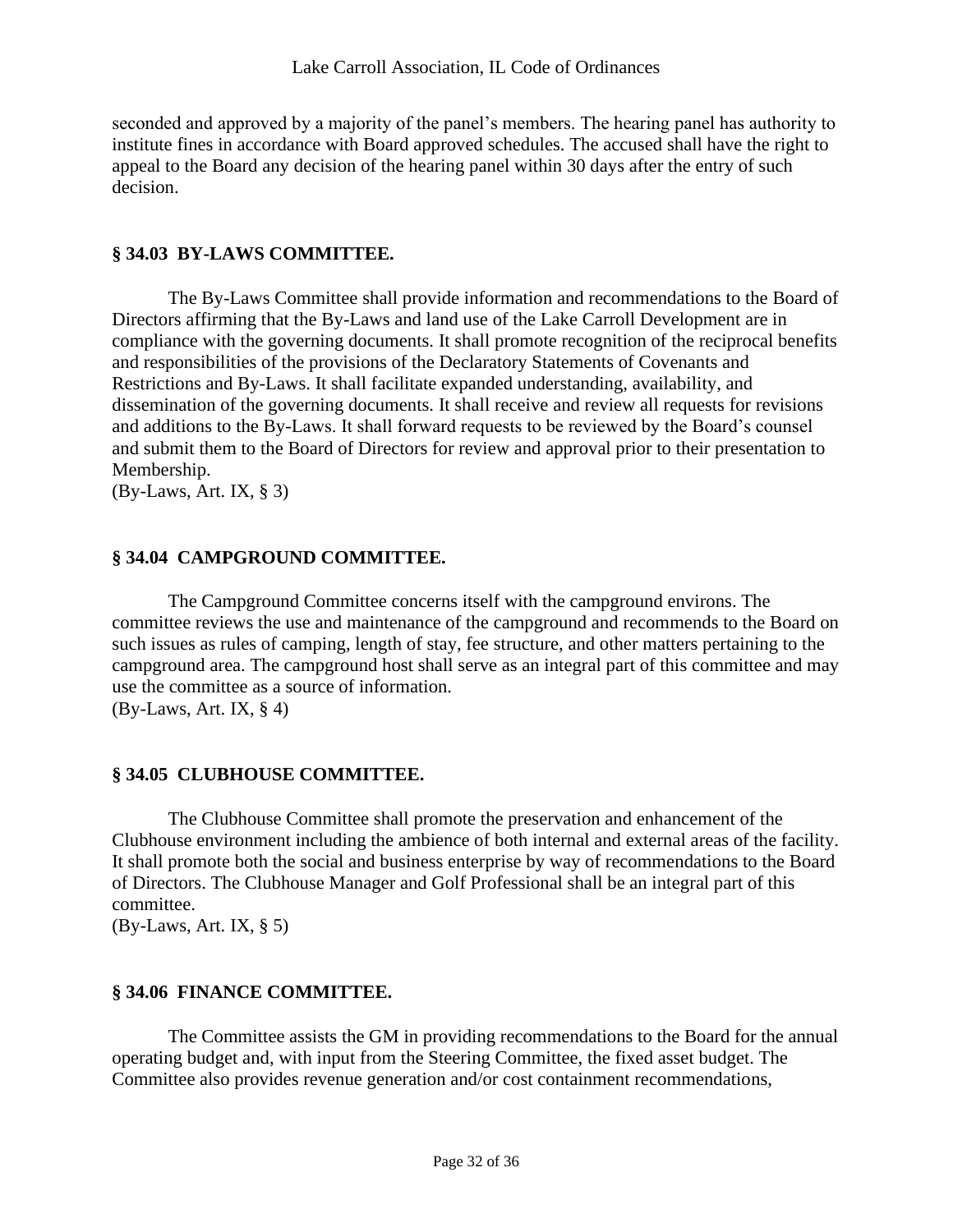investigates variances to the budget, and performs special projects related to financial issues of the Association as assigned by the Board.  $(By-Laws, Art. IX, § 6)$ 

## <span id="page-32-0"></span>**§ 34.07 GOLF COMMITTEE.**

The Golf Committee shall promote the preservation and enhancement of the golf course environment including the golf course proper. The committee shall encourage golf course management practices which promote the health of the golf course. The Golf Committee also recommends to the Board rules of play, fee structures and other matters pertaining to the Golf Course. The Golf Professional and the Golf Course Superintendent shall be an integral part of this Committee.

<span id="page-32-1"></span>(By-Laws, Art. IX, § 7)

## **§ 34.08 INFRASTRUCTURE COMMITTEE.**

The Infrastructure Committee shall plan for the preservation, maintenance and enhancement of all buildings, roads, parks and common areas and any other amenities not herein defined. This committee will work closely and in partnership with other committees to further common interests. The maintenance manager shall be an integral part of this Committee. (By-Laws, Art. IX, § 8)

## <span id="page-32-2"></span>**§ 34.09 LAKE CONSERVATION COMMITTEE.**

The Lake Conservation Committee shall promote the preservation of the lake environment, including the dam, shoreline, beaches and docks. It shall review the lake management practices concerning the health of the lake, and encourage proper watershed and lake use management to help guarantee the proper lake water quality for the future. The lake manager shall be an integral part of this Committee. (By-Laws, Art. IX, § 9)

## <span id="page-32-3"></span>**§ 34.10 MARKETING COMMITTEE.**

The marketing committee shall assist the Marketing Director in developing marketing strategies for the purpose of promoting the opportunities of ownership and membership at Lake Carroll. Working with the management staff, the marketing committee shall assist in the development of marketing materials and implementation of promotional activities.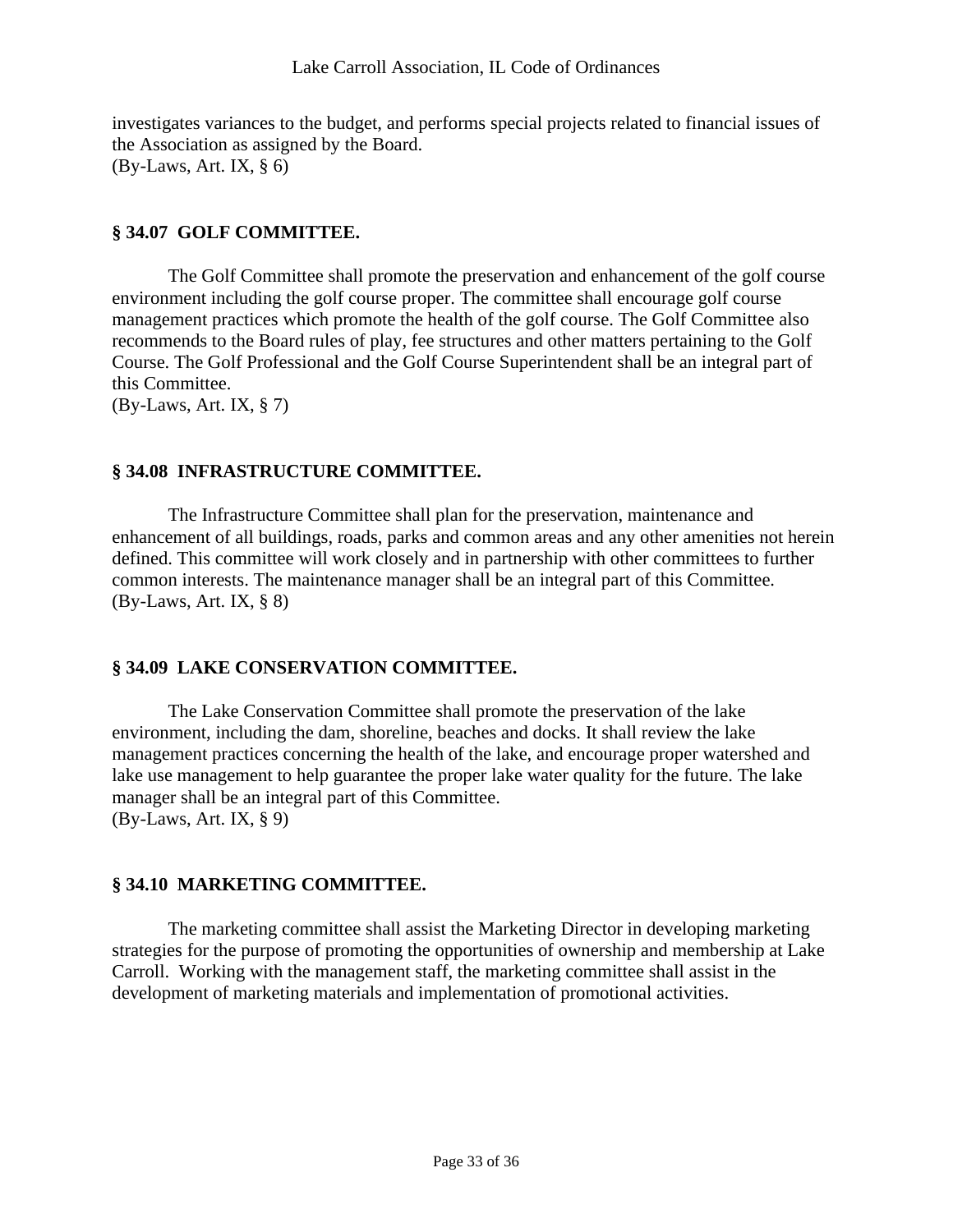## <span id="page-33-0"></span>**§ 34.11 SAFETY COMMITTEE.**

(A) The Safety Committee reviews the safety rules and regulations of the Association and recommends appropriate revisions to the Board. The Committee is responsible for monitoring security in its enforcement and public service duties, particularly as it pertains to controlling vehicular safety on the Association's roads, trails and the lake's waterways, and fire safety in Lake Carroll's environs. It presents relevant matters to the Board. The security chief shall be an integral part of this committee.

(B) The Committee shall establish and maintain the hearing panel selected from its members. This panel may deliberate concluded testimony and questioning in closed session upon a motion duly made, seconded and approved by a majority of the panel's members. (By-Laws, Art. IX, § 10)

## <span id="page-33-1"></span>**§ 34.12 RECREATION COMMITTEE.**

The Recreation Committee shall encompass all recreation activities under the control of the Association's Recreation Director. The committee shall promote the enhancement of the recreation environment; encourage maintenance and management practices relative to facilities which include the Recreation Center, Aquatic Center, Ski Hill, and all other activities under the Recreation Director's jurisdiction. The Committee will work to encourage and promote the health of our recreation community. The Committee will serve as a recommending body to the Board for Rules and Regulations that may be related to the recreation environment. The Lake Carroll Recreation Director shall be an integral part of this committee. (By-Laws, Art. IX, § 11)

## <span id="page-33-2"></span>**§ 34.13 STEERING COMMITTEE.**

The Committee assists the GM in the planning of the long-term needs of the Lake Carroll Association. The Committee, in conjunction with other standing committees, researches and recommends strategies to meet these needs. The Committee also assists the GM and the Finance Committee by developing a recommendation that prioritizes a list of fixed asset projects for a collaborative recommendation to the Board. The Committee may assist the GM to establish public relations programs with local counties, townships, cities and villages as approved by the Board.

<span id="page-33-3"></span>(By-Laws, Art. IX, § 12)

## **§ 34.14 WILDLIFE MANAGEMENT COMMITTEE.**

The Wildlife Management Committee shall promote the preservation and enhancement of all appropriate wildlife population within the Lake Carroll environs; specifically related to but not limited to the deer and turkey population. The committee shall encourage proper management practices, such as hunting, which promote the health of Wildlife Management. The Wildlife Management Committee also recommends to the Board rules of hunting, fee structures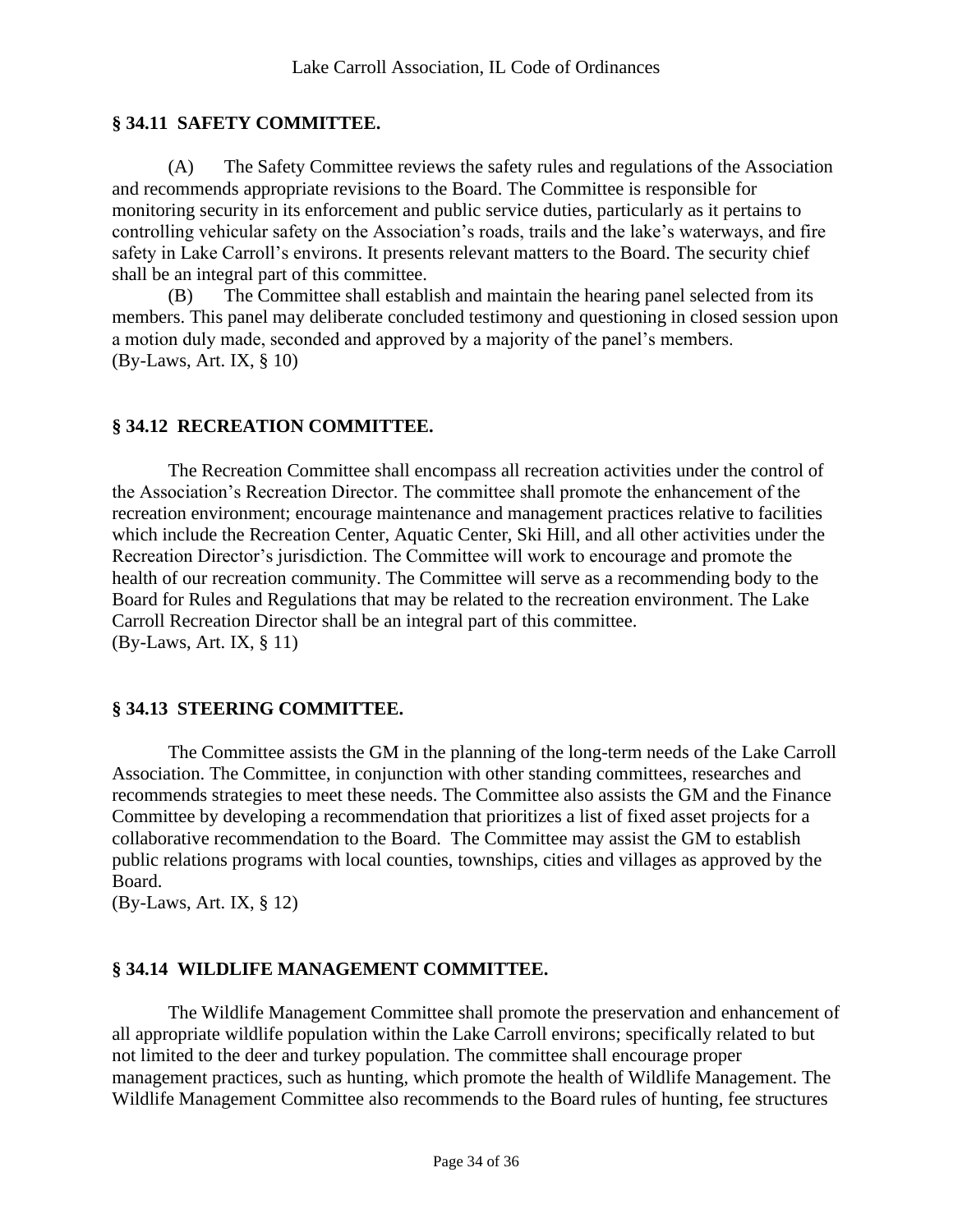and other matters pertaining to Wildlife Management. The Lake Manager shall be an integral part of this Committee. (By-Laws, Art. IX, § 13)

## <span id="page-34-0"></span>**§ 34.15 CLUBS.**

The Board recognizes various clubs serving specific Member interests. Officers of clubs shall be Association members in good standing.

(A) Clubs shall submit a current list of officers to the Association office each year immediately following their election.

(B) When applicable, By-Laws of clubs or statement of purpose shall be kept on file at the Association office.

(C) Club By-Laws shall be subservient to Association By-Laws and Declaratory Statement of Covenants & Restrictions.

(By-Laws, Art. IX, § 14)

## **AMENDMENTS**

<span id="page-34-1"></span>

| <b>Changes Membership Approved; 12-2-2012</b> |                                                                                     |  |
|-----------------------------------------------|-------------------------------------------------------------------------------------|--|
| <b>Section</b>                                | <b>Section Amended</b>                                                              |  |
| 31.06(K)(6)                                   | Fixed Asset Reserve Fund                                                            |  |
| <b>Changes Membership Approved; 12-1-2013</b> |                                                                                     |  |
| <b>Article</b>                                | <b>Section Amended</b>                                                              |  |
| 30.04                                         | Added definitions for "GUEST", "LESSEE", "LESSOR", "OFFICERS",                      |  |
| 33.02                                         | Added divisions $(B)$ , $(C)$ , $(D)$ and $(E)$                                     |  |
| 34.01                                         | Added sentences to end of division $(B)$ ; added sentence to end of division $(C)$  |  |
| $33.55 - 33.57$                               | Rentals; new subchapter                                                             |  |
| No changes in 2014 for 2015                   |                                                                                     |  |
| Changes made as part of 2016 update           |                                                                                     |  |
| <b>Section</b>                                | <b>Section Amended</b>                                                              |  |
| 30.04                                         | Added definitions for "DOMESTIC PARTNER", "OWNER", "PRIMARY<br>MEMBER" and "SPOUSE" |  |
| 30.06                                         | Deleted division $(A)(7)$                                                           |  |
| 31.12                                         | Added sentence to end of section                                                    |  |
| 33.01                                         | Revised divisions (A) through (D), added division (E)                               |  |
| 33.03                                         | Revised divisions $(B)$ and $(C)$ , added new division                              |  |
| 33.05                                         | Revised section                                                                     |  |